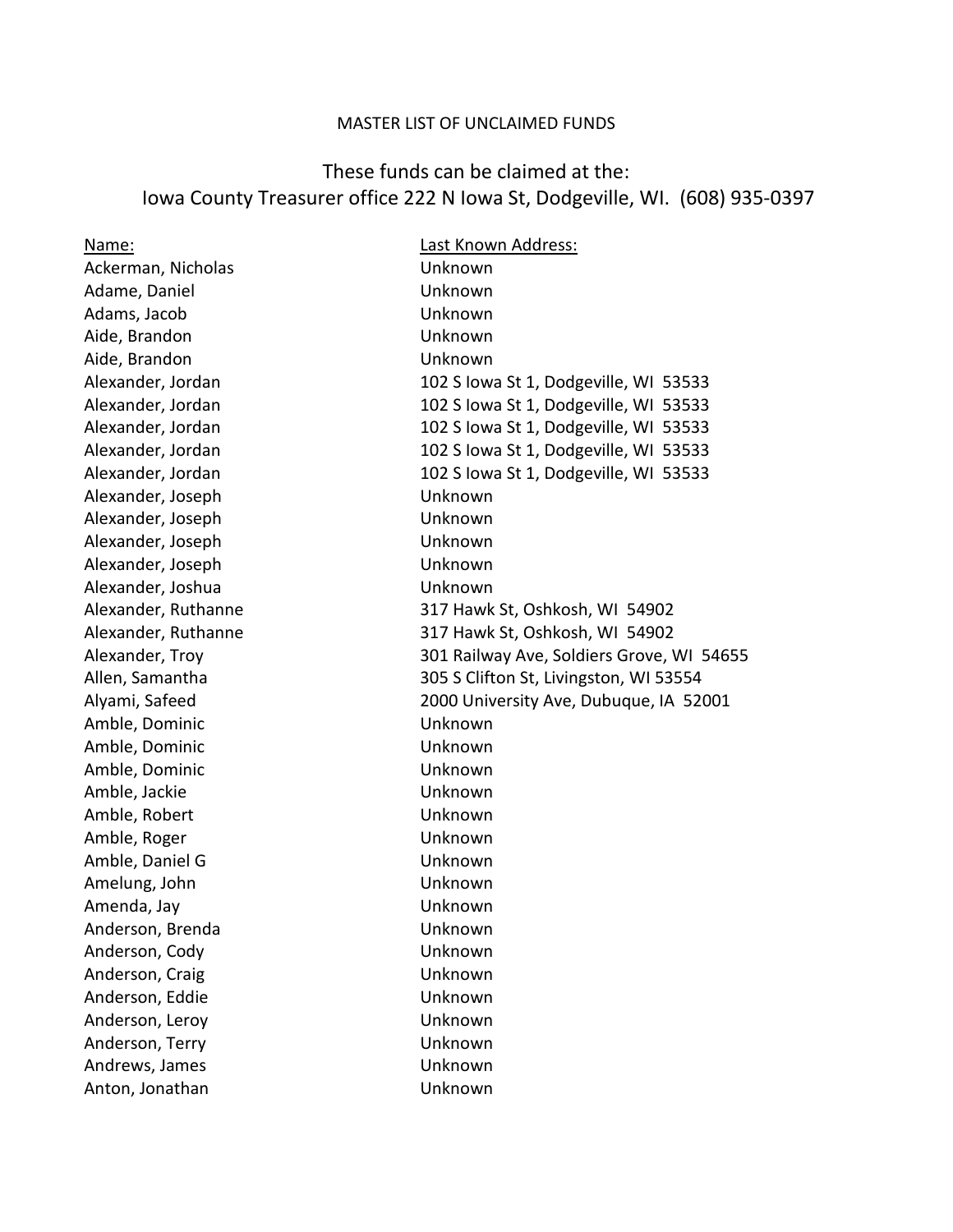Arensdorf, Marla **National Communist Communist Communist Communist Communist Communist Communist Communist Communist Communist Communist Communist Communist Communist Communist Communist Communist Communist Communist Commu** Arensdorf, Marla **National Communist Communist Communist Communist Communist Communist Communist Communist Communist Communist Communist Communist Communist Communist Communist Communist Communist Communist Communist Commu** Arensdorf, Marla J Unknown Backes, Shane Unknown Bailey, Jordan **Unknown** Bailey, Kenneth Unknown Baker, Bruce Unknown Baker, Cheryl **Example 2018** Unknown Baker, James **Example 2018** Unknown Baker, Leslie Unknown Baker, Neil Unknown Ballweg, Donna Unknown Barber, Mark Unknown Barber, Mark **National Communist Except** Unknown Barber, Mark **National Communist Communist Communist Communist Communist Communist Communist Communist Communist Communist Communist Communist Communist Communist Communist Communist Communist Communist Communist Communist** Barber, Mark **National Communist Communist Communist Communist Communist Communist Communist Communist Communist Communist Communist Communist Communist Communist Communist Communist Communist Communist Communist Communist** Barker, Samuel Unknown Barrett, Burley **National Execution Contract Contract Contract Contract Contract Contract Contract Contract Contract Contract Contract Contract Contract Contract Contract Contract Contract Contract Contract Contract Contra** Bartow, Joshua **National Lines and American** Unknown Bartow, Joshua **National Lines and American** Unknown Beach, Kassandra Unknown Beckett, Larry Jr **Beckett**, Larry Jr **Unknown** Bedtka, Mathew Unknown Beecher, Nathan T View Unknown Beeghly, Tully **Example 20** Unknown Behrens, Todd Unknown Belinder, Angie Van die Belinder, Angie Van die Unknown Bennett, Terry Unknown Bent, Michael **Exercise Exercise Sent**, Michael Beranek, Samantha Unknown Berdine, Matthew **Example 2018** Unknown Berg, Daniel Unknown Berg, Daniel Unknown Berg, Nina Unknown

Archer, Aaron 207 Westlawn Ave, Verona, WI 53593 Bach, Daniel **808 East Court St, Janesville, WI 53545** Banker, Matthew E18776 Hwy 33 24, Hillsboro, WI 54634 Becerril, Leticia Q 806 Christianson Ave, Madison, WI Bell, Alan Arthur 1325 16<sup>th</sup> St, Gering, NE Beltran, Roberto **1988** and 1995 W May St, Madison, WI Beltran, Roberto **1988** and 405 W May St, Madison, WI Benito-Diaz, Miguel 1724 S 18<sup>th</sup> St, Milwaukee, WI Benton, Peter W13491 Reeds Corners Rd, Ripon, WI 54971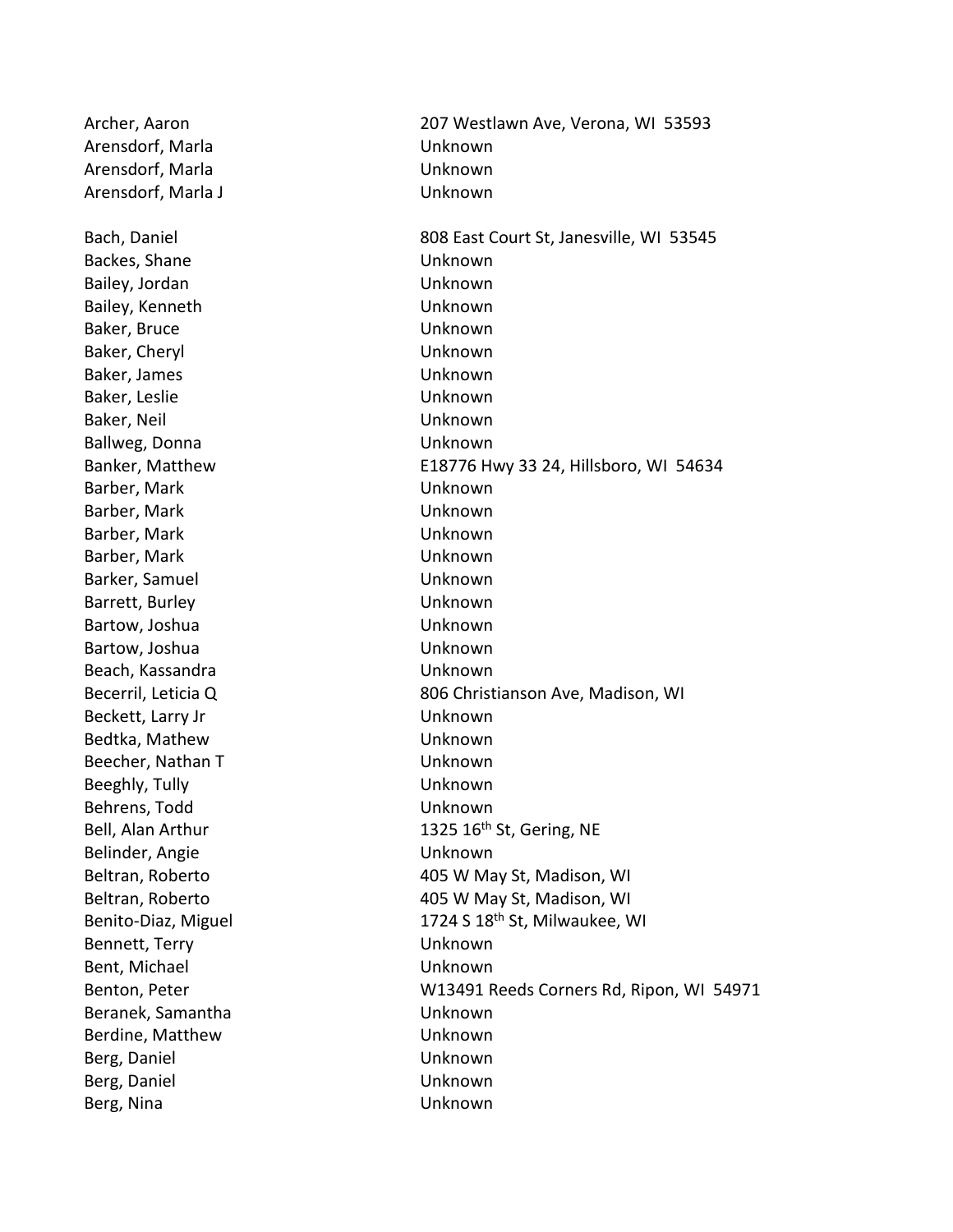Bernard, Benjamin Version Unknown Best, Darien 1980 Milwaukee St, Madison, WI 53714 Best, Justin Unknown Bilse, Brock Unknown Birkley, Timothy **Unknown** Bitzer, Evan Unknown Blabaum, Jeffrey **Example 20** Unknown Blackford, Lloyd Unknown Bloedow, Joshua **National Communist Communist Communist Communist Communist Communist Communist Communist Communist Communist Communist Communist Communist Communist Communist Communist Communist Communist Communist Commun** Bloedow, Joshua **National Communist Communist Communist Communist Communist Communist Communist Communist Communist Communist Communist Communist Communist Communist Communist Communist Communist Communist Communist Commun** Blume, Steven 2225 County Road A, Mineral Point, WI 53565 Bocek, Keith Unknown Bocek, Keith C and C Unknown Bocek, Keith C **Unknown** Boeck, Angeline Contract Contract Contract Unknown Books, James **National Contract Contract Contract Contract Contract Contract Contract Contract Contract Contract Contract Contract Contract Contract Contract Contract Contract Contract Contract Contract Contract Contract C** Books, James **Example 2018** Unknown Books, James **National Contract Contract Contract Contract Contract Contract Contract Contract Contract Contract Contract Contract Contract Contract Contract Contract Contract Contract Contract Contract Contract Contract C** Books, Paula **National Contract Contract Contract Contract Contract Contract Contract Contract Contract Contract Contract Contract Contract Contract Contract Contract Contract Contract Contract Contract Contract Contract C** Booth, Joel Unknown Boutain, Derrick **National Execution Contract Contract Contract Contract Contract Contract Contract Contract Contract Contract Contract Contract Contract Contract Contract Contract Contract Contract Contract Contract Contr** Bowden, Nigel **1988** and 144 Fairway Ct, Appleton, WI 54914 Brabender, Anthony Unknown Brady, Tina **National Communist Communist Communist Communist Communist Communist Communist Communist Communist Communist Communist Communist Communist Communist Communist Communist Communist Communist Communist Communist** Brady, Tina Unknown Brady, Tina Unknown Brady, Tina Unknown Brady, Tina Unknown Brennum, Randy L<br>
Unknown Brennum, Randy L<br>
Unknown Brennum, Robert D Unknown Bricco, Sara Unknown Brice, Lori 804 Vincent St 3, Dodgeville, WI 53533 Bridgemon, Kristopher Unknown Bright, Kennon Unknown Brock, Colin Unknown Brown, Jeremy Unknown Brown, Rollen North Unknown Brown, Tecora **National Communist Except** Unknown Bruzek, Rebecca Unknown Buckingham, Alicia **National Communist Communist Communist Communist Communist Communist Communist Communist Communist Communist Communist Communist Communist Communist Communist Communist Communist Communist Communist Com** Burghy, Zachary Unknown Burrell, Larry **Example 2018** Unknown Burrell, Larry **Unknown**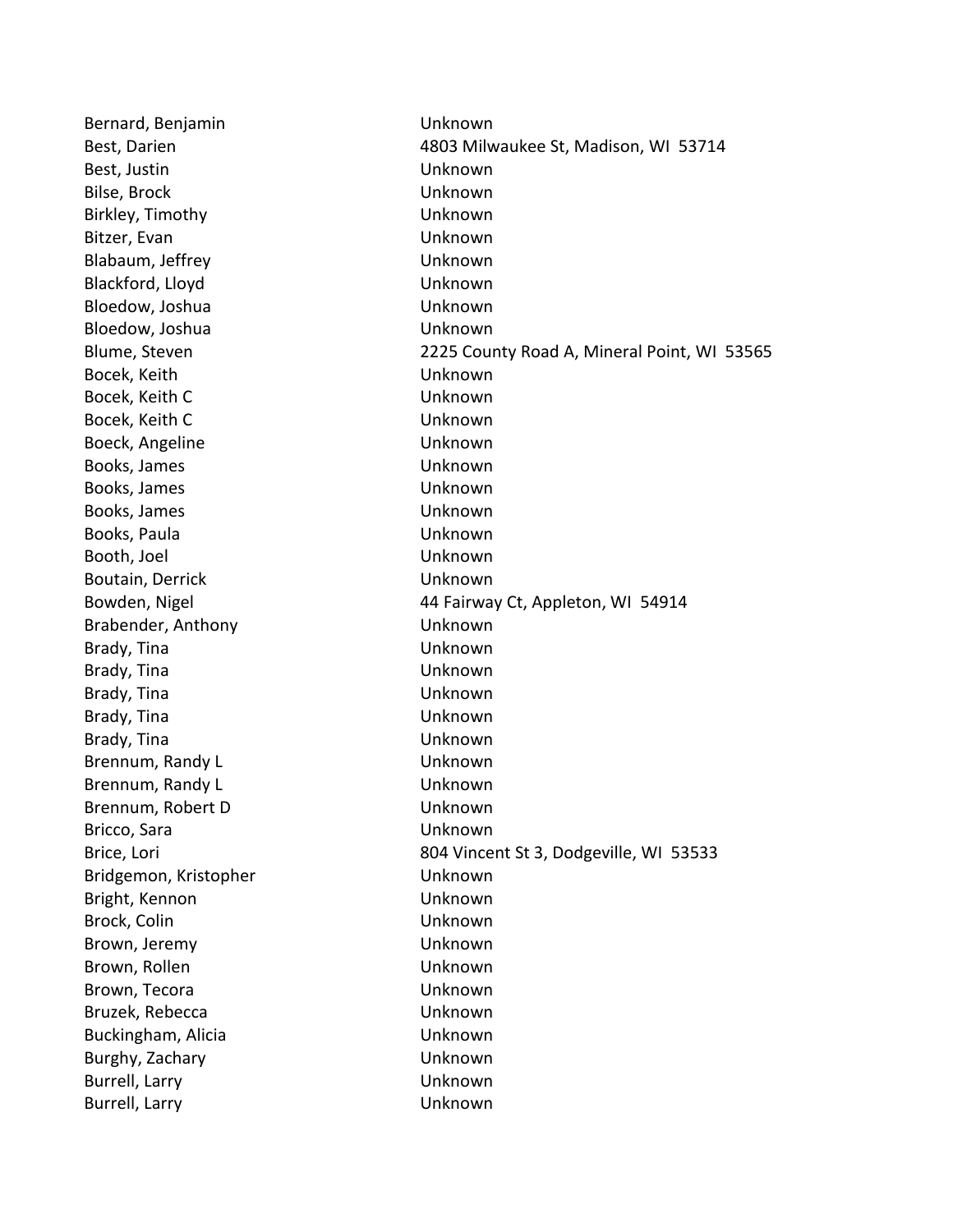Busch, Richard L<br>
Unknown Buskee, James **National American Contract Contract Contract Contract Contract Contract Contract Contract Contract Contract Contract Contract Contract Contract Contract Contract Contract Contract Contract Contract Contract** Butler, John M Unknown Cade, Travis Unknown Cairns, Monte Unknown Cangelosi, Geri Unknown Carden, Daniel Unknown Carley, Robert Unknown Carrell, Dennis Unknown Carstensen, Dustin Unknown Carter, Charlton Unknown Carter, Charlton Unknown Caviale, Michael Unknown Cavins, Jessie Unknown Chandler, Robert **Unknown** Charton, Henry Unknown Christian, Brandon Unknown Clay, Cody Unknown Cleary, Jesse Unknown Cody, Bradley Unknown Coleman, Steven Rayn Deshawn 307 N Ford St, Anamosa, IA Collins, Benjamin Unknown Collins, Jeanie Unknown Collins, Kelly Unknown Colson, Scott Unknown Colson, Scott Unknown Colson, Scott Unknown Conley, Ylandis Unknown Conner, Billy Unknown Conner, Billy Unknown Conners, David Unknown Coogan, Jamie A Unknown

Buttke, Michael 414 Wisconsin, Linden WI 53582 Camacho, Ramon 6885 Joles Rd, Arena, WI 53503 Campbell, Isaac **113 William St, Mineral Point, WI 53565** Carpenter, Antoinette 2506 N 41<sup>st</sup> St, Milwaukee, WI 53210 Ceesay, Lamin A 1217 Maplewood Dr, Apt 1, Cedar Falls, IA Centurylink 130 4<sup>th</sup> Street Mail Stop EF026, Baraboo, WI 53913 Cervantes, Christopher W 7542 Helena Rd, Arena, WI 53506 City Of Verona 111 Lincoln St, Verona, WI 53593 Clauer, Destin 224 W Valley St, Dodgeville, WI 53533 Clemons, Melissa A 5241 Tower Line Rd, Marshall, WI Cole, Karalee 128 E Pinecrest Ct, Boone, NC 28507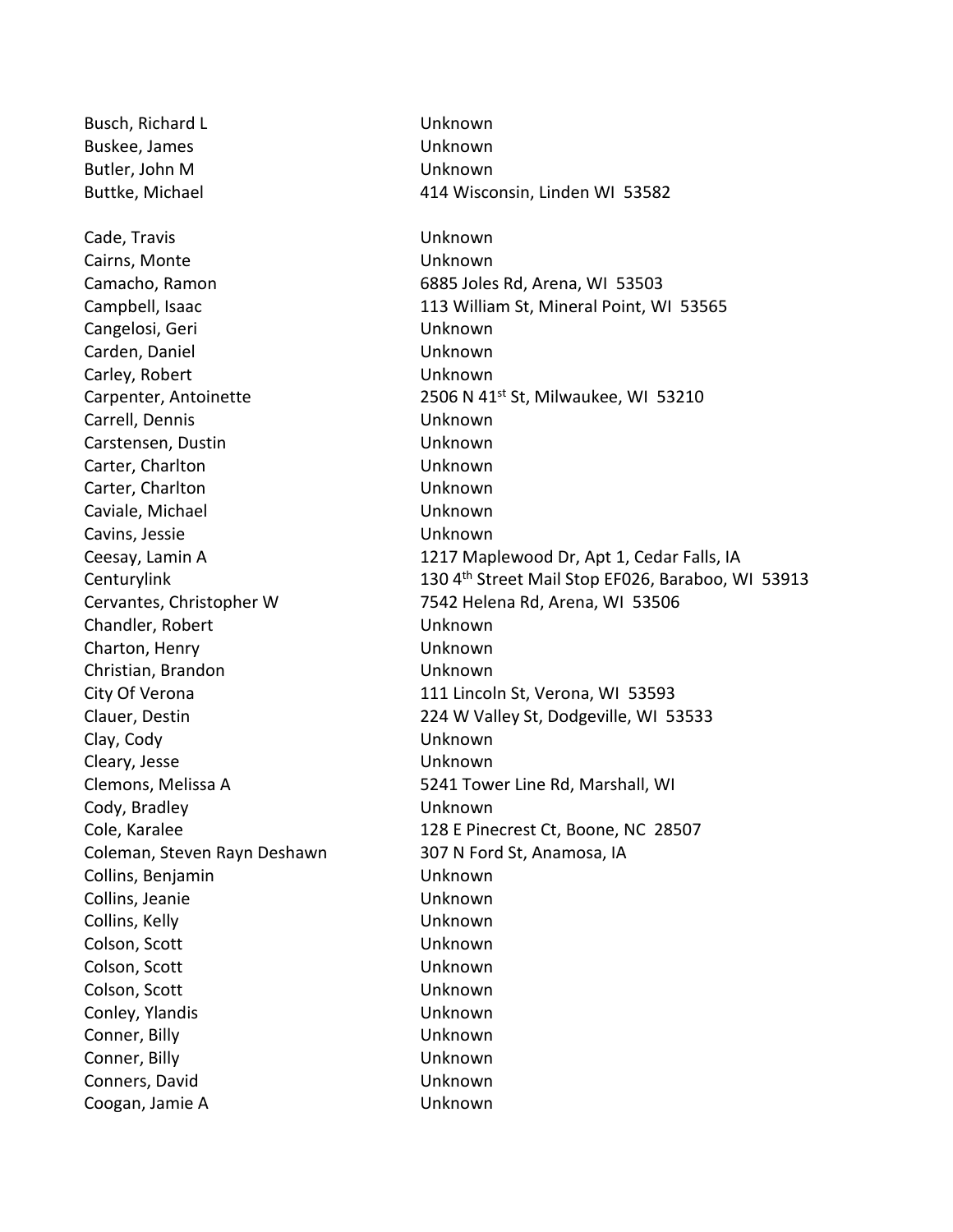Cook, Barry Unknown Cooley, Randall **Cooley, Randall** Unknown Cooper, Brandon Unknown Coppernoll, Anthony Unknown Coy, Tony Unknown Cressey, Sarah Unknown Crow, Ruth Unknown Cruz, Alfredo Unknown Cryan, Joshua B Unknown Cullen, Hing Unknown Cunningham, Donald Unknown Curtis, Mary Unknown Cushman, Jennifer Unknown Dahl, Peggy Unknown Dalton, Blair Unknown Davey, James Changes Channels Unknown Davis, Scott Unknown Dawson, James **National Community** Unknown Decoteau, Andrew Unknown Degenhardt, Lawton **Exercise State Unknown** Degenhardt, Lawton Unknown Degenhardt, Lawton Unknown Deiter, Joshua Unknown Deiter, Joshua Unknown Deneen, Todd Unknown Deneen, Todd Unknown Deneen, Todd Unknown Deneen, Todd Unknown Detterman, Matthew Unknown Dicken, Christine M Unknown Dickinson, Jeremy **Example 2018** Unknown Dickinson, Jeremy Unknown Dieter, Shawn Unknown

Cowell, Stephanie N2325 Bloom LN 12, Monroe, WI 53566 Crist, Carol Estate of PO Box 40 Avoca, WI 53506 Cruz-Agustin, Alberto  $1017<sup>th</sup>$  St, Avoca, WI 53506 Cutler, Christopher 1998 Survey Rd, Mineral Point, WI 53565 Davenport, Robert 6510 US Highway 14m Arena, WI 53503 De Voe, David 912 Fountain St, Mineral Point, WI 53565 Dean, Robert **607 Main St, Highland, WI 53543** Dedrick, Michael 302 E Verleen Ave, Waunakee, WI 53597 Derrick, Anthony D 13 Coffey Cir, Madison, WI Dietzman, Jeffery 210 Grove St 203, Ridgeway, WI 53582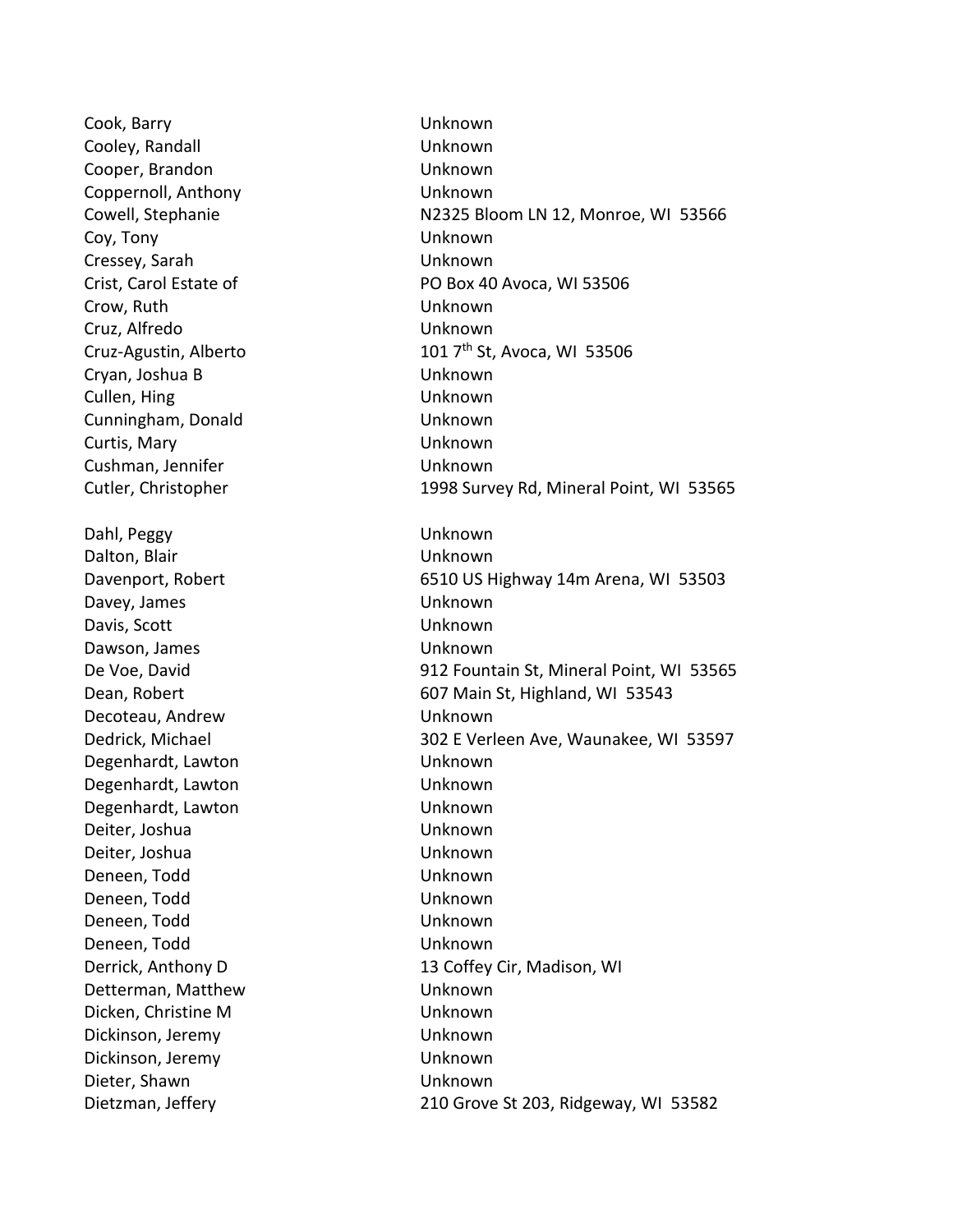Dilorenzo, Vincent Vinknown Dima Ponce, Juan Jose **Unknown** Dodge, Owen Unknown Doescher, Raymond Unknown Dolan, Richard Unknown Dolphin, Curtis Unknown Doud, Michael No. 2006 10:00:00 Unknown Downs, Nathan Unknown Downs, Nathan Unknown Drake, Jamie Unknown Drake, Jamie Unknown Drake, Jamie Unknown Dremsa, Jason Unknown Drennan, Phillip Unknown Drew, Ryan Unknown Duell, James Unknown Duffy, Christopher 1266 Jackson St 12, Dubuque, IA 52001 Dull, Destiny 739 S Park St, Richland Center, WI 53503 Duncan, Nicole D Unknown Duncan, Nicole S<br>8602 State Road 39, Hollandale, WI Earls, Corderro 7638 Carrington Dr B, Madison, WI 53719 Eastman, Jodi Unknown Edge, Casey Unknown Edge, Casey Unknown Edge, Casey Unknown Edwards, Matthew Unknown Edwards, Matthew Unknown Eichorst, Jessica 104 E Main St, Cobb, WI 53526 Elert, James Unknown Eliscu-Monelli, Tamara Unknown Eliscu-Monelli, Tamara Unknown Endresen, Tyler Unknown Ernzen, Nicholas D Unknown Ernzen, Nicholas D Unknown Evonovich Unknown Ewing, Nicholas Unknown Fagan, Amy 601 Orchard Ridge, Dodgeville, WI 53533 Fagan, Amy 601 Orchard Ridge, Dodgeville, WI 53533 Fagan, Amy 601 Orchard Ridge, Dodgeville, WI 53533 Faul, Lucius M Unknown Faull, Jacob Allen **Faull, Jacob Allen** 901 Margaret St, Linden, WI Federman, Adam Unknown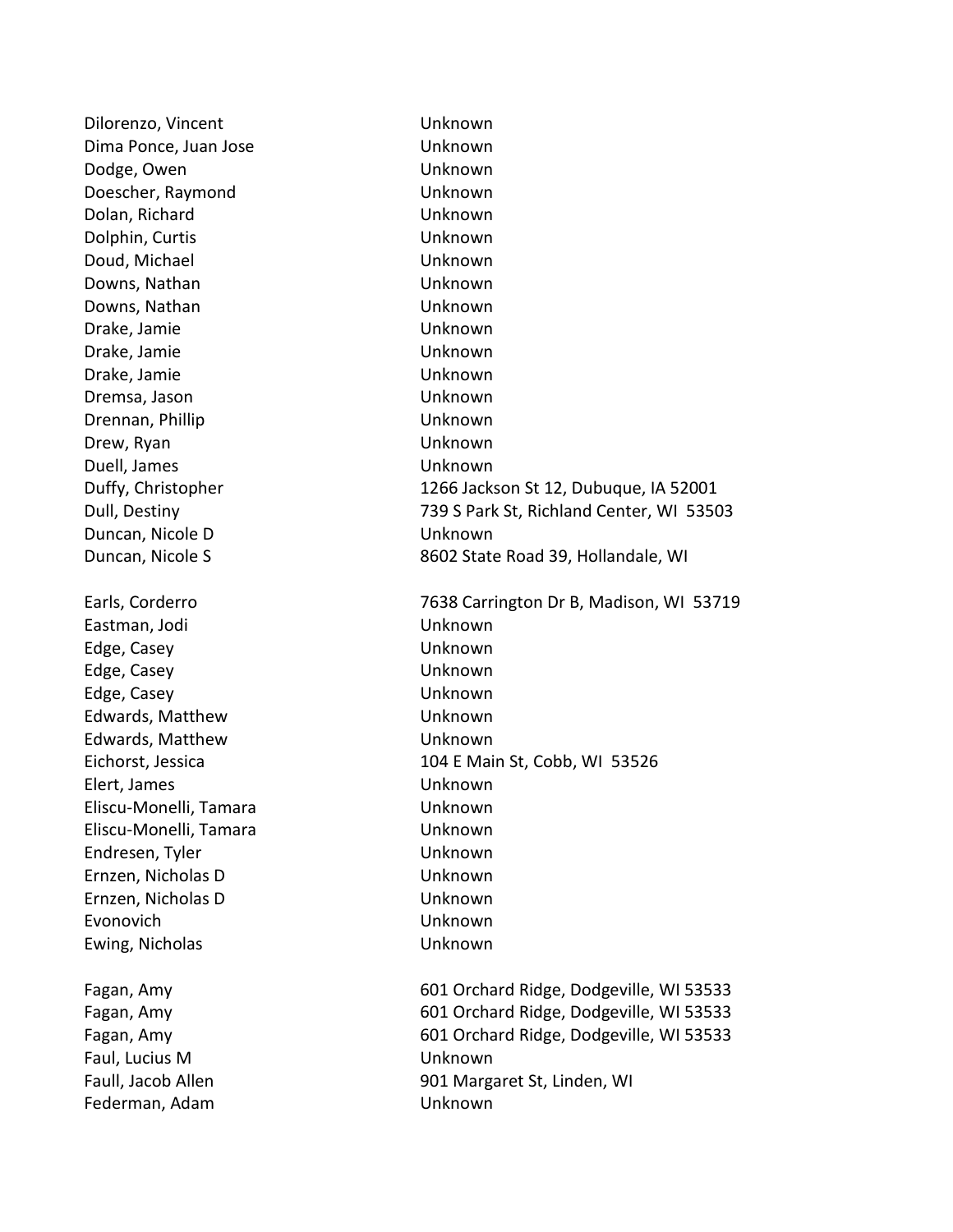Finley, Timothy Unknown Fischer, Craig A Unknown Fisher, Gene R Unknown Fitzsimmons, Cory Unknown Fitzsimmons, Cory **Example 2018** Unknown Fitzsimons, Timothy Unknown Fleming, Roy Unknown Forbes, Douglas Unknown Forde, Karl Unknown Foster, Darrell **Example 20** Unknown Frantz, Shawn Unknown Fredericks, Phillip **Example 20 Inches** Unknown Freeman, Nicholas Unknown Freeman, Nicholas Unknown Frey, Marlissa Unknown Gaenslen, Michael Unknown Gagliano, Jay Unknown Gagliano, Michael **Unknown** Gann, Michale E Unknown Garcia, Cosme Unknown Garcia, James Unknown Garfoot, Lucas Unknown Garity, Gabriel **East Communist Communist Communist Communist Communist Communist Communist Communist Communist Communist Communist Communist Communist Communist Communist Communist Communist Communist Communist Communist** Garity, Gabriel **East Communist Contract Contract Contract Contract Contract Contract Contract Contract Contract Contract Contract Contract Contract Contract Contract Contract Contract Contract Contract Contract Contract C** Garity, Gabriel Unknown Garner, Joshua Unknown Garwell, Dustin **Carmell**, Dustin **Unknown** Gavrillorff, Paul Unknown Gengler, Rick Unknown Gers, William Unknown Gillingham, Darin Unknown Gillingham, Valarie Van American Unknown

Fenton, Jason 153 Kennedy Heights, Madison, WI Fenton, Jason L 153 Kennedy Heights, Madison, WI Figures, Quentin 3320 N 1<sup>st</sup> St, Milwaukee, WI 53212 Fine-Fox, Crystal 821 Center St, Rewey, WI 53580 Fralick, Travis 910 N Bequette St, Dodgeville, WI 53533 Frank, George 137 N Winsted St, Spring Green, WI 53588 Frechette, Kaelin 804 Vincent St, Dodgeville, WI 53533 Fritch, Travis 910 N Bequette St, Dodgeville, WI 53533 Fritch, Travis 910 N Bequette St, Dodgeville, WI 53533 Garcia-Concepcion, Hector 8396 Townhall Rd, Platteville, WI 53818 Gill, Brice Alan 4943 Wakonda Dr Norwalk, IA 50211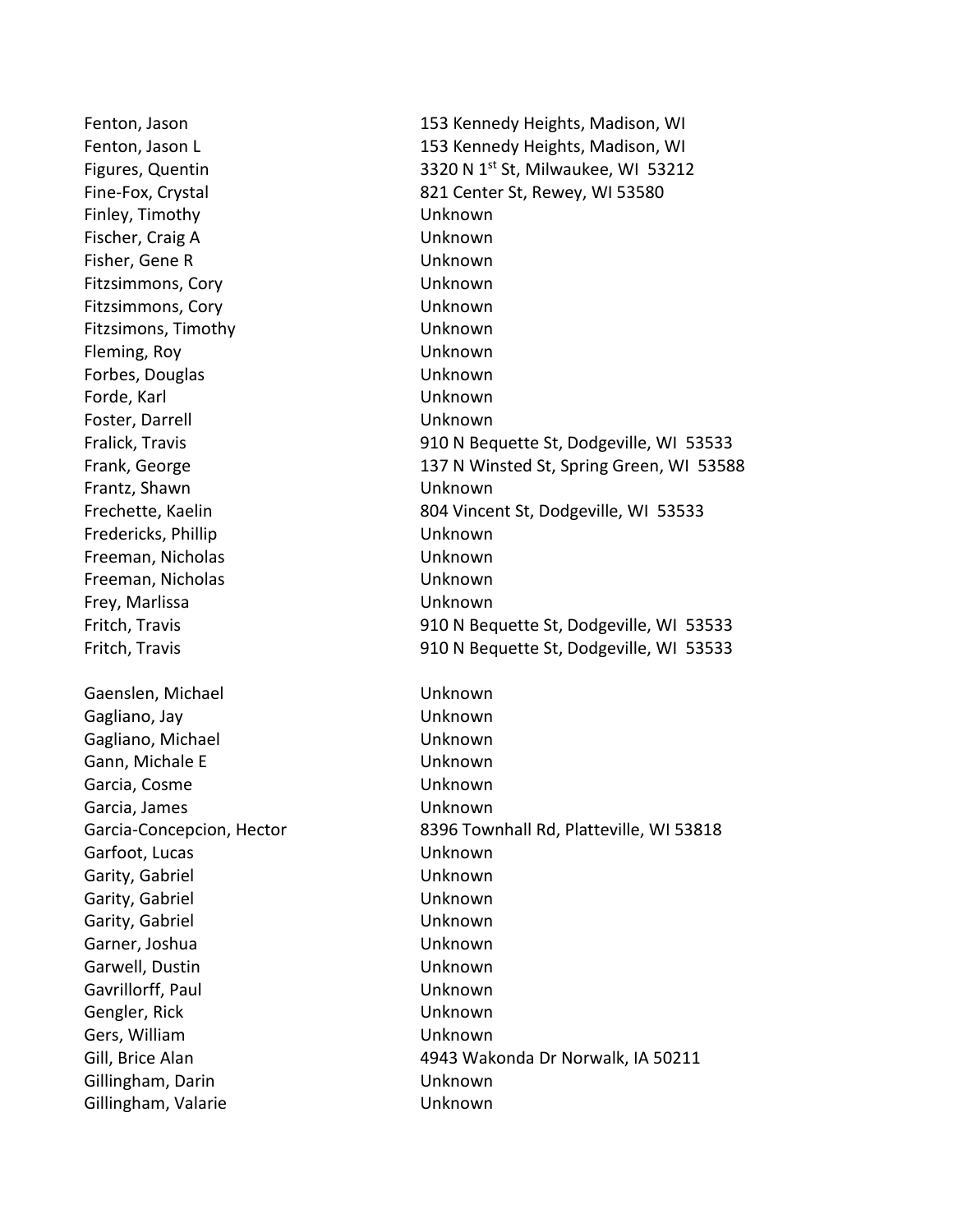Giroux, Michael **Unknown** Giroux, Michael **Unknown** Giroux, Michael E **Unknown** Glynn, John Unknown Glynn, John Unknown Goode, Bieko Unknown Gordon, Brooke Unknown Gordon-Willborn, Brooke Unknown Gottschall, Timothy Unknown Graber, Nicholas J Unknown Granville, Helen Unknown Grawey, Dawn Unknown Gray, Rick S Unknown Green, Travis Unknown Griffith, Donald Unknown Griffith, Donald Unknown Gullickson, Bradd Unknown Gust, Robert Unknown Hach, Curt **Unknown** Hagenston, David Unknown Hale, Justin Unknown Halverson, Janine Unknown Halverson, Michael **East Communist Communist Communist Communist Communist Communist Communist Communist Communist Communist Communist Communist Communist Communist Communist Communist Communist Communist Communist Communi** Hannam, Teresa Unknown Hansen, Robert View Communication and Unknown Hanson, Laura **National Library Contracts** Unknown Hardy, Timothy Unknown Hardyman, Brian National Communist Charles Unknown

Girton, Corey 145 N Orange St, Lone Rock, WI 53556 Goad, Elizabeth 134 Forrest St 8, Lone Rock, WI 53556 Gregory, Aaron 345 Grant St, Livingston, WI 53554 Griep-Davenport, Bradley 6510 US 1 HWY, Arena, WI 53503 Griep-Davenport, Bradley 6510 US 1 HWY, Arena, WI 53503 Griep-Davenport, Bradley 6510 US 1 HWY, Arena, WI 53503 Gross, Debra 6375 Clyde Rd, Avoca, WI 53506 Gulsrud, Skyler 24770 Fairgrounds Rd, Richland Center, WI 53581 Gutierrec, Gabriella 627 E Mary St, Darlington, WI Halverson, Jason 603 Green St, Mineral Point, WI 53565 Halverson, Jason 603 Green St, Mineral Point, WI 53565 Halverson, Jason 603 Green St, Mineral Point, WI 53565 Halverson, Jason 603 Green St, Mineral Point, WI 53565 Hampton, Lionel E 2646 E Johnson St, Madison, WI Hanson, Nicholas 100 Thomas Place B, Arena, WI 53503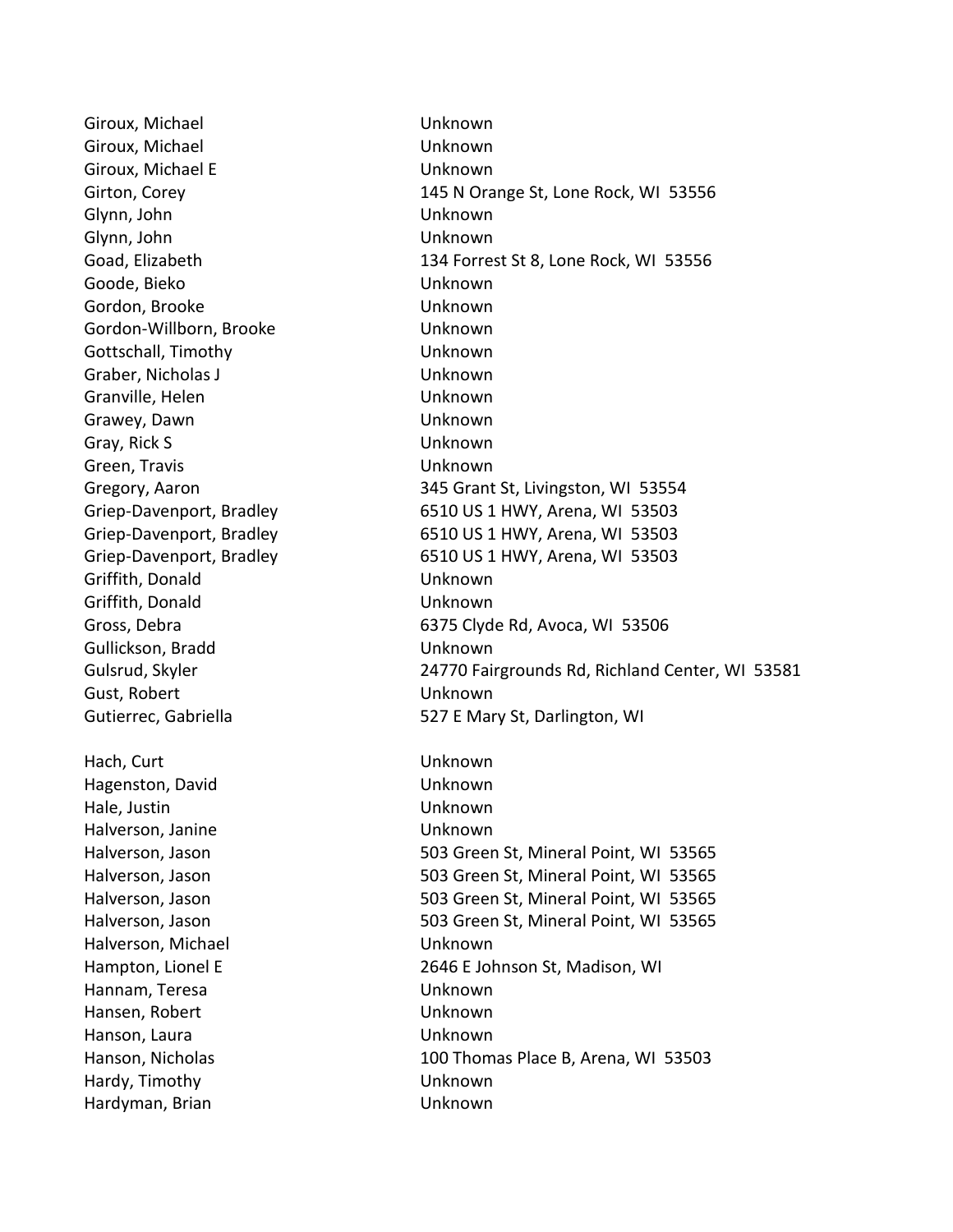Harper Collins Publisher **National Collins Publisher** Unknown Harris, Anthony Unknown Harris, Mark Unknown Harris, Robert Unknown Harris, Veronica R 408 Riviera St, Avoca, WI Harrison, David Unknown Hatlan, Samuel **Water Communist Communist Communist Communist Communist Communist Communist Communist Communist Communist Communist Communist Communist Communist Communist Communist Communist Communist Communist Communist** Hayes, Colin Unknown Hayes, Travis Unknown Hazlett, Travis Unknown Hefty, Jeremy Unknown Hefty, Mitchel **Unknown** Heim, Brandon Unknown Heisig, James W Unknown Heisz, Dakota Unknown Hendrick, Alexander and Unknown Henderson, Brantley **Example 20 Figure 10** Unknown Hendrickson, Evan Unknown Henkel, Christopher Unknown Herfel, Steve **With Communist Communist Communist Communist Communist Communist Communist Communist Communist Communist Communist Communist Communist Communist Communist Communist Communist Communist Communist Communist Co** Hering, Reid **Unknown** Herlitz, Cynthia Unknown Hernandez, Victor Villa **Election Control** Unknown Hertampf, Lucas Unknown Hill, Tony Unknown Hilson, Darius A Unknown Hirsbrunner, Jennifer A Unknown Hirsch, Donald Unknown Hitchcock, Michael Unknown Hogan, Aron Unknown Hogan, Gary Unknown Hogenson, Alicia Unknown Hohler, Dillon Unknown Hollstein, Tammy **Unknown** Holiy, Nathaniel Unknown Horner, Daniel Unknown Hottman, Eugene A Unknown

Harms, Nicole 204 Second St, Dodgeville, WI 53533 Harris, Rondale 718 Ruskin Street B, Madison, WI 53704 Henderson, Daniel **4113 South East 102<sup>nd</sup> Ave, Portland, OR 97266** Hernandez-Herna, Jose 242 W Hariett, Darlington, WI 53530 Hess, Jordan 1016 Beckius Rd, Muscoda, WI 53573 Hess, Jordan 1016 Beckius Rd, Muscoda, WI 53573 Heuer, Betty J **15682 Pine Tree Rd, Highland, WI**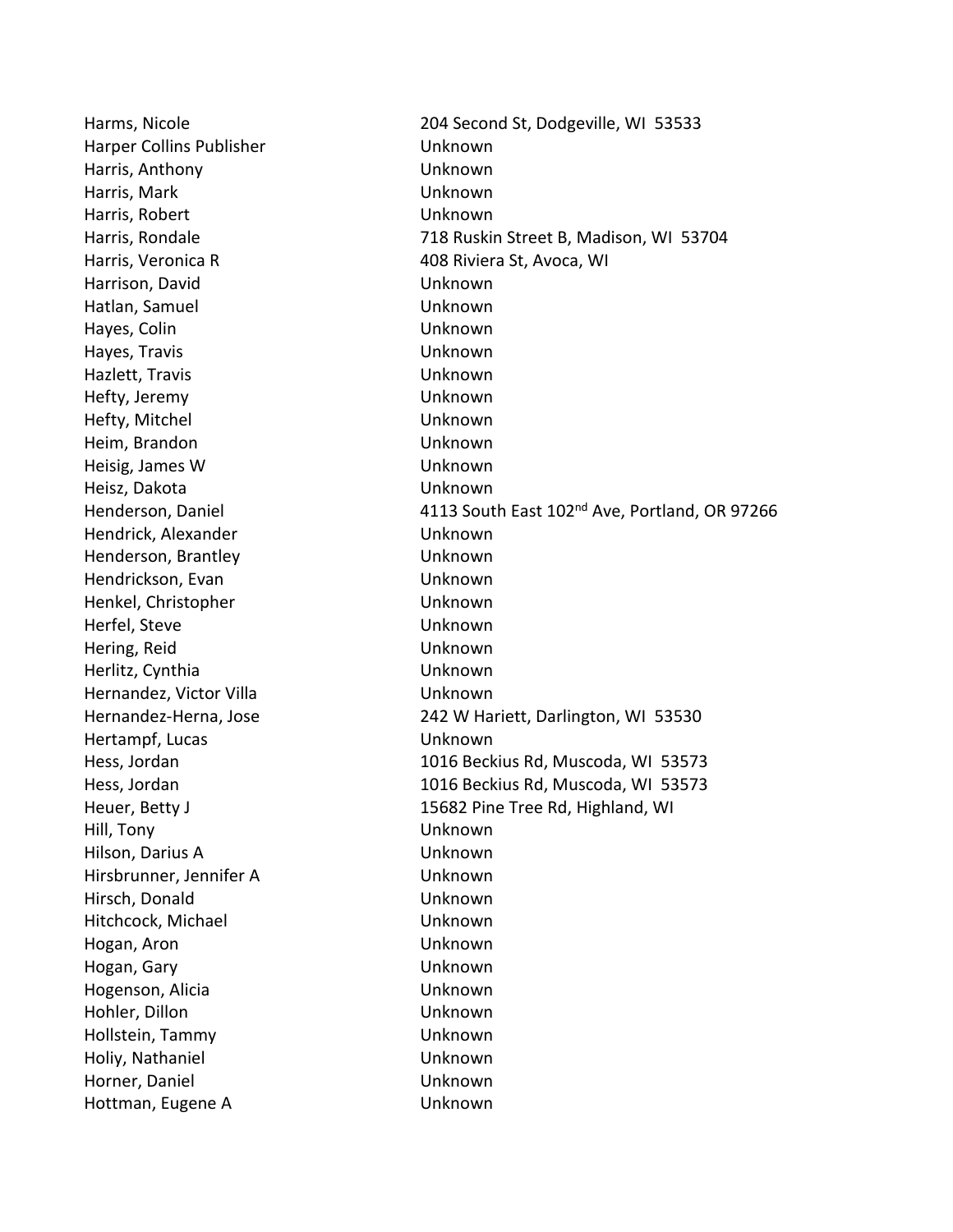Houff, Michael Unknown Hoyt, Heidi Unknown Hubbard, Adam Unknown Hubbard, Joey Unknown Hugill, Christopher Unknown Humphrey, Charles R Unknown Hurd, Zachary Unknown Husom, Neil Unknown Ingraham, Cade Unknown Jackson, Jody Unknown Janicek, Timothy S Unknown Jensen, Leon Unknown Jensen, Leon Unknown Jensen, Nicholas Unknown Jerrett, Melvin Unknown Jewell, Matthew Unknown Jimenez, Antonio Xelhua Unknown Johnson, Bryan Unknown Johnson, Bryan J View View Muslim Unknown Johnson, Eugene Van American Unknown Johnson, Jeremy Unknown Johnson, Joshua **Warehoun** Unknown Johnson, Joshua A Unknown Johnson, Karl National Communist Communist Unknown Johnson, Keith Unknown Johnson, Kenneth Unknown Johnson, Kenneth C Unknown Johnson, Kent View View Unknown Johnson, Kevin Unknown Johnson, Patrick Unknown Johnson, Sarah P Unknown

Huett, Zachary 820 Hughit St, Rewey, WI 53580 Hunt, Aaron 907 STH 80-133 3, Avoca, WI 53506 Hunt, Aaron 907 STH 80-133 3, Avoca, WI 53506 Hutzler, Benjamin N4218 CTH M, Montello, WI 53949 Jackson, David 125 Main St, Mt Horeb, WI 53572 Jelle, Jamie 404 Main St, Hollandale, WI 53533 Jelle, Jamie 404 Main St, Hollandale, WI 53533 Jelle, Jamie 404 Main St, Hollandale, WI 53533 Jennings, Dawn 1021 Newell Ave, Muscatine, IA Jennings, Jeremi J 319 Williams St, Arena, WI Jerrett, Jennifer 301 W Main St, Montfort, WI 53569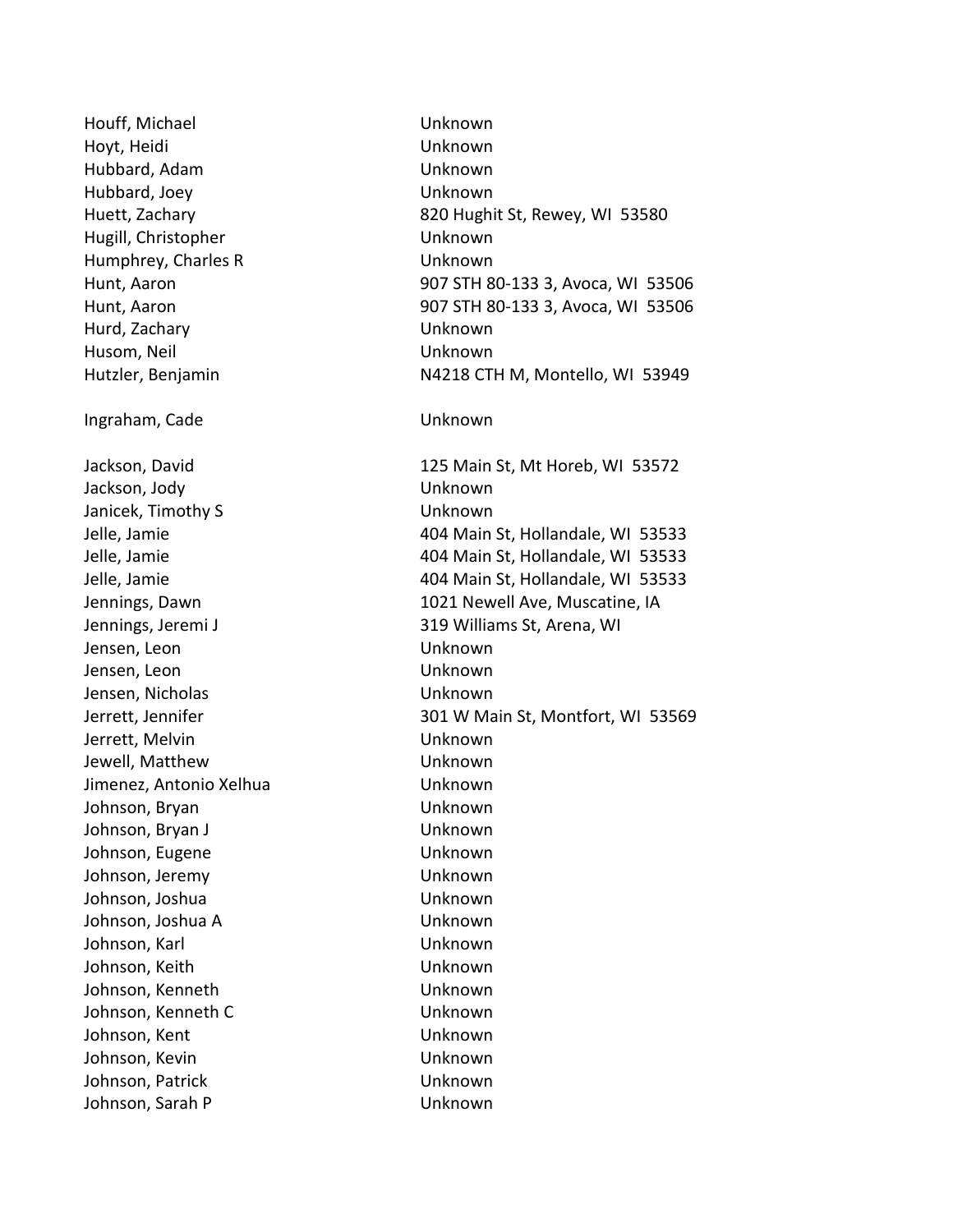| Johnston, Damon                                                                                | Unknown                                        |
|------------------------------------------------------------------------------------------------|------------------------------------------------|
| Joles, Marvin                                                                                  | Unknown                                        |
| Joles, Sammy                                                                                   | Unknown                                        |
| Jones, Benjamin                                                                                | Unknown                                        |
| Jones, Blaine                                                                                  | S13009 Shifflet Rd #91, Spring Green, WI 53588 |
| Jones, Bryan                                                                                   | 609 S Iowa St, Dodgeville, WI 53533            |
| Jones, Mareese                                                                                 | 310 E 38 St, Chicago, IL 60653                 |
| Jones, Nicholas                                                                                | Unknown                                        |
| Jones, Todd                                                                                    | Unknown                                        |
| Jorgenson, Haley                                                                               | Unknown                                        |
| Juggan, Eva                                                                                    | Unknown                                        |
| Juggan, James P                                                                                | Unknown                                        |
| Jurgens, Michael                                                                               | Unknown                                        |
| Kaiser, Ricky                                                                                  | Unknown                                        |
| Kalish, Brandon                                                                                | 4080 County CH, Dodgeville, WI 53533           |
| Kalish, Brandon                                                                                | 4080 County CH, Dodgeville, WI 53533           |
| Kammes, Tiffany                                                                                | Unknown                                        |
| Keegan, John                                                                                   | Unknown                                        |
| Keene, Lambert                                                                                 | Unknown                                        |
| Keithly, Justin, Devon, Daniel or the Estate of Justin, Devon, Daniel Keithly, Address Unknown |                                                |
| Keller, Anthony                                                                                | 104 N Main Ct 125, Dodgeville, WI 53533        |
| Kelley, Michael                                                                                | Unknown                                        |
| Kernen, Nicholas                                                                               | Unknown                                        |
| Kernen, Nicholas                                                                               | Unknown                                        |
| Kienitz, Jeremy                                                                                | Unknown                                        |
| Kirkpatrick, Cade                                                                              | Unknown                                        |
| Kirkpatrick, Cade                                                                              | Unknown                                        |
| Kirkpatrick, Cade                                                                              | Unknown                                        |
| Kirschbaum, Phillip                                                                            | Unknown                                        |
| Kitsemble, Jeffrey                                                                             | Unknown                                        |
| Kittleson, Alyssia                                                                             | 7210 County Road DD, Mineral Point, WI 53516   |
| Kitoe, Nathan                                                                                  | Unknown                                        |
| Klumb, Elijah                                                                                  | S10010 County Road V, Augusta, WI 54722        |
| Knight, Benjamin                                                                               | Unknown                                        |
| Knight, Kevin L                                                                                | Unknown                                        |
| Knight, Kyle                                                                                   | Unknown                                        |
| Komplin, Tony                                                                                  | Unknown                                        |
| Koopman, Jolenr                                                                                | Unknown                                        |
| Koppen, Thomas R                                                                               | Unknown                                        |
| Kosharek, Timothy J                                                                            | Unknown                                        |
| Kosharek, Wade                                                                                 | Unknown                                        |
| Kotte, Jason                                                                                   | Unknown                                        |
| Kovack, Nicole                                                                                 | 8808 W 76 <sup>th</sup> St, Justice, IL        |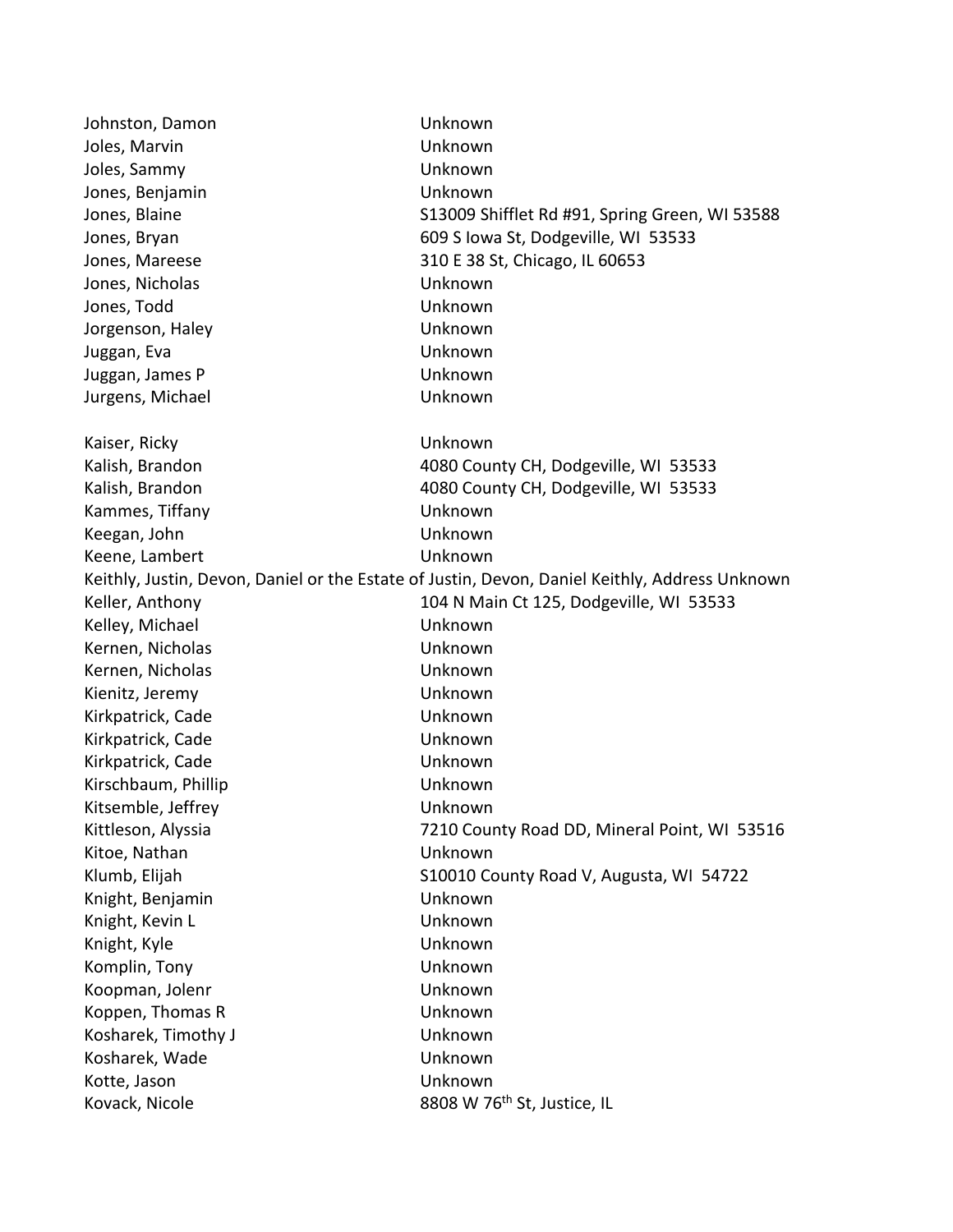Kovars, Joseph Unknown Kraemer, Corey **Exercise Exercise Contract Contract Contract Contract Contract Contract Contract Contract Contract Contract Contract Contract Contract Contract Contract Contract Contract Contract Contract Contract Contract** Kraemer, Corey **Example 20 You allow Unknown** Krahn, Daniel J View View Muslim Unknown Kretschman, Rebecca Ann 109 N Douglas St, Dodgeville, WI 53533 Krey, Michael Unknown Kroll, James G Unknown Krueger, Tyson Unknown Kruser, Anthony Unknown Kuhn, William Unknown Ladd, Alison Unknown Ladd, Alison C Unknown Ladd, Stephen Unknown Langrehr, Robert **Unknown** Lapan, Larry 305 E Main St, Montfort, WI 53569 Lapan, Larry 305 E Main St, Montfort, WI 53569 Larsen, Karie Van die Europasse Unknown Larson, Timothy Unknown Lau, Brent View Contract Unknown Lauters, Michael David 204 25<sup>th</sup> Ave SW, Altoona, IA Lawrence, Marcus 1017 North 23<sup>rd</sup> St, Milwaukee, WI 53233 Leahy, Michelle **Unknown** Lease, Bradley Unknown Lease, Bradley Unknown Lease, Bradley Unknown Lee, Curtis Unknown Lee, Curtis Unknown Lee, Robert E View Unknown Lee, Thomas Unknown Lee, Thomas D Unknown Lehman, Donald 515 Spring St, Highland, WI 53543 Lehman, Donald W Unknown Lena, David Unknown Leonard, James **National Community** Unknown Ley, Jared Unknown Lind, Leon Unknown Lindahl, Jeremy J View View Muslim Unknown Lockard, Justin D Unknown Logan, Steven Unknown Long, Jordan Unknown Lopez, Derek 332 Park St, Sun Prairie, WI 53590 Louis, Pamela Unknown Lovaas, Terry **Network** Unknown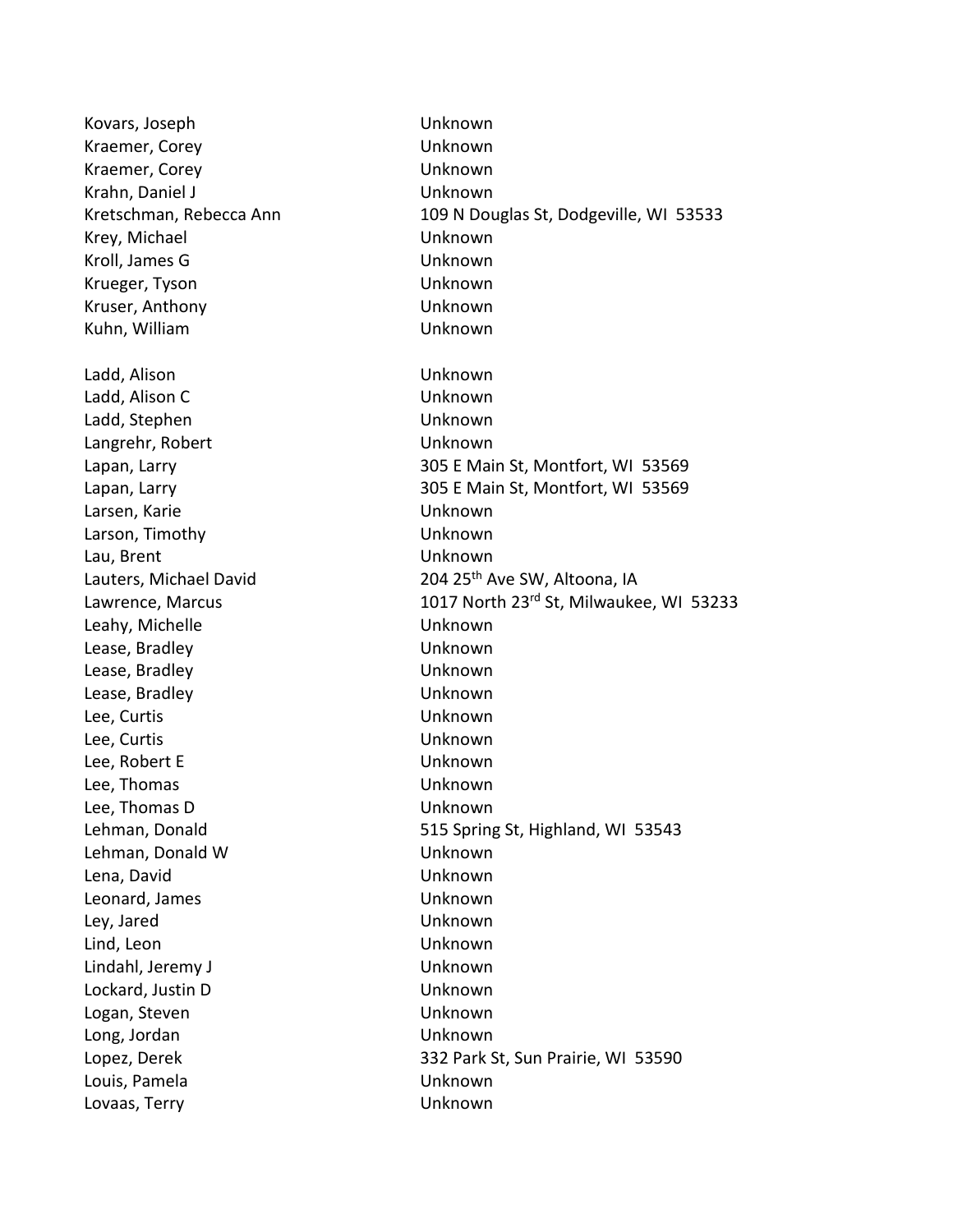Lowden, William Unknown Loyd, Miracle Unknown Lucas, Jerry Unknown Lynch, John Unknown Lynch, Richard J Unknown Madsen, Jeremiah K Unknown Magnuson, Miranda 324 Church St, Linden, WI 53553 Maier, Charles **Unknown** Maki, Pamela Unknown Mandehr, Nathan **Nathan** Unknown Mann, Mann 12913 2<sup>nd</sup> St, Fennimore, WI 53809 March, Matthew Unknown Margle, Stephen Unknown Margle, Stephen Unknown Markin, Austin Unknown Martin, Warner D Unknown Martinson, Tony Unknown Marx, Joseph P 7653 Big Gree Rd, Mount Hope, WI Mason, Sharon M Unknown Massey, John Unknown Massey, Joseph Unknown Mathews, Bryce Unknown Matusek, Jesse Unknown Maylor, Otha Unknown Mayne, Jeffrey **National Example 2018** Unknown McAdory, Justin Unknown McCluskey, Jerry **New York Cluskey, Jerry New York Club** McCluskey, Kenneth 214 E Walnut St 1, Dodgeville, WI 53533 McCluskey, Terry **New York Cluskey, Terry New York Club** McCracken, Mathew Unknown McCurdy, Gary A Unknown McGraw, Patrick **National Execution Control** Unknown McGraw, Katie **McGraw, Katie Williams** Unknown McGraw, Kyle **William Communist Communist Communist Communist Communist Communist Communist Communist Communist Communist Communist Communist Communist Communist Communist Communist Communist Communist Communist Communist** McGuire, Andrew J **Unknown** McGuire, Galen J View Contract and McGuire, Galen J McGuire, Nathan 105 Main Circle 404, Dodgeville, WI 53533 McKeown, Trever North Charles Bank Unknown McKinney, Gabriel **McKinney**, Gabriel **Unknown** McLin, Larry **Unknown** McNall, Alexandria L Unknown McNamer, Brett Unknown McVay, Jeremy 3424 Wittman Road Lot 8, Dodgeville, WI 53533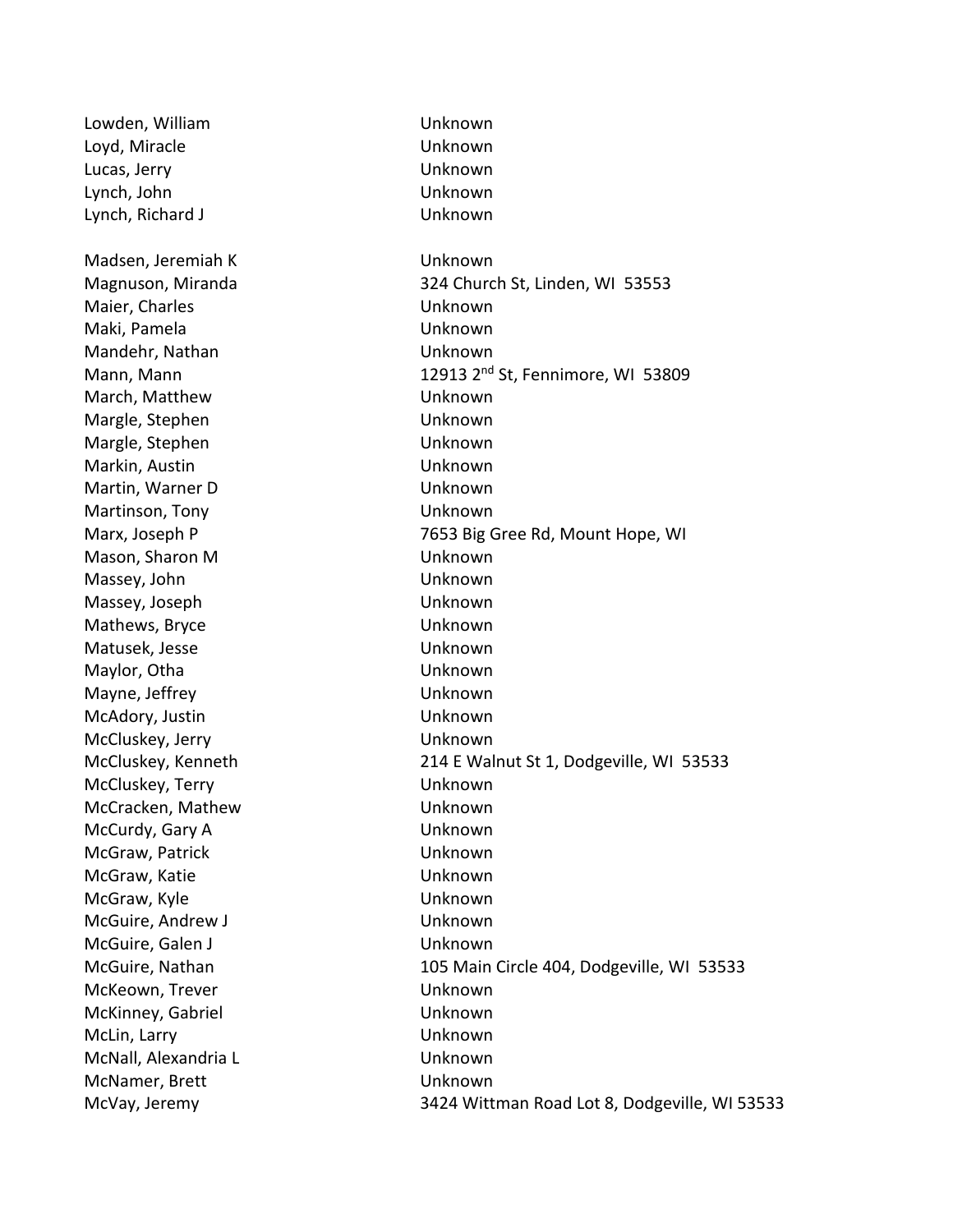Medina, Armando Moreno Unknown Mellum, David **Unknown** Meredith, Nathaniel L<br>
Unknown Merklein, Kaylum Paige 26 Apple Hill Dr, Blue Mounds, WI Meuer, Samantha Unknown Meyer, Andrew M Unknown Meyer, Tyler No. 2008 - 2012 Meyer, Tyler No. 2014 Michek, Amanda Unknown Michek, Dakota 29040 Rohn Hollow Rd, Lone Rock, WI 53556 Michek, Dakota 29040 Rohn Hollow Rd, Lone Rock, WI 53556 Middleton, Jason Unknown Miess, Jeremy Unknown Miess, Jeremy J Unknown Miles, Crystal Unknown Miles, Crystal Unknown Miller, Aaron Unknown Miller, Allen Unknown Miller, Allen Van Hotel Unknown Miller, Allen Unknown Miller, Allen E Unknown Miller, Billy Unknown Miller, James G Unknown Miller, Jeffrey Unknown Miller, Nicholas Unknown Mims, Dushaun 2910 King James 3, Madison, WI 53713 Mitchell, William 702 N Main St, Dodgeville, WI 53533 Mohler, Justin Unknown Molzof, Dustin Unknown Moon, Brian Unknown Moon, Cheryl Unknown Moore, Seth T November 2012 10:00 Unknown Moore, Timothy Unknown Moore, William Unknown Moran, Kane Van American Unknown Mora-Sanchez, Everado Unknown More, Caroline **No. 1988** Unknown Morgan, Jeremey Unknown Morrison, Jonathan W 708 Rhomberg Ave, Dubuque, IA Morrow, Kathy Unknown Mortensen, Amanda Unknown Mr T's Unknown Mulcahy, Jeffrey **National American** Unknown Mulholland, Rachel Unknown Munson, Franklin Van Horace Unknown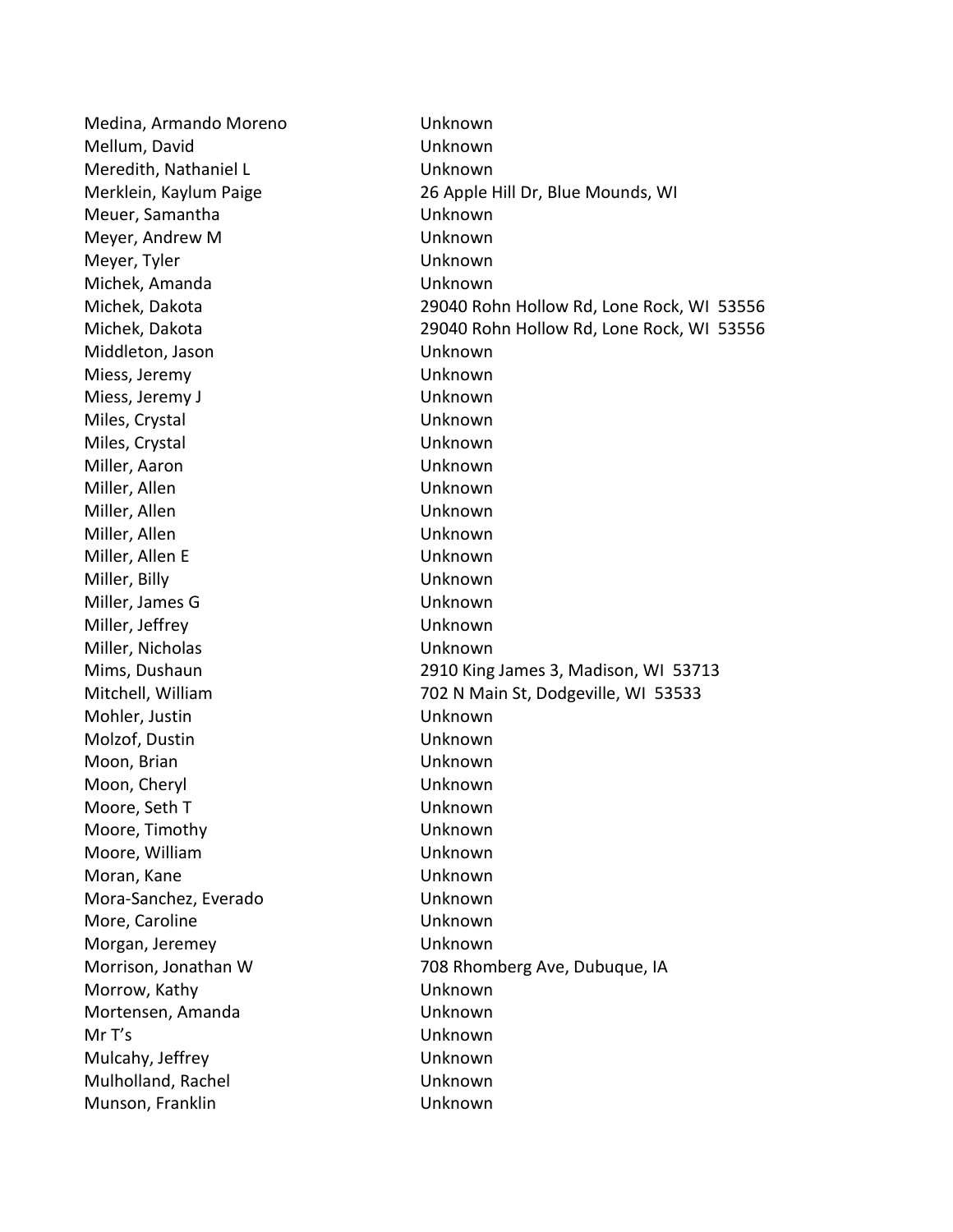Murillo Garcia, Fermin Bonifacio 155 Galena St, Darlington, WI Murphy, Shelton 3650 Breckenridge Ct 13, Fitchburg, WI 53713 Murphy, Thomas Unknown Musgrave, Terrance The State of the S432 N 60<sup>th</sup> St, Milwaukee, WI 53218 Muszynski, John Carothers Unknown Myers, Donald Jr Unknown Nalepinski, Damion Unknown Nalepinski, Damion R Unknown Nahs, Lathelma Unknown Navakovich, Erica Unknown Navarro-Beltran, Doyling Unknown Nechkash, Kelli Unknown Nelson, Ingmar 1117 Risser Rd, Madison, WI 53705 Nelson, Justin Unknown Newberry, Michael Unknown Nichols, Perry Unknown Nicholson, Joseph Unknown Nicoll, James 7459 Highway 78, Sauk City, WI Niday, Ryan Unknown Nihles, Corey Unknown Nihles, Douglas Unknown Nihles, Douglas Unknown Nihles, Douglas Unknown Noble, Kari Unknown Noles, Alexis Unknown Norton, Thomas Unknown Novak, Roger Unknown Novak, Travis Unknown Novak, John Unknown Noyes, Philip Unknown Oliver, Brian  $310 E 2^{nd}$  St, Waterloo, WI 50703 Olson, Allen 4642 Percussion Rock Rd, Spring Green, WI 53588 Olson, Allen 4642 Percussion Rock Rd, Spring Green, WI 53588 Olson, Angela Unknown Olson, Cody 123 N Main St, Oregon, WI 53575 Olson, Cody 123 N Main St, Oregon, WI 53575 Olson, Cody 123 N Main St, Oregon, WI 53575 Olson, John Unknown Olson, Steven **Unknown** Olson, Thomas Unknown Orth, Allen 251 Mills St 1, Mineral Point, WI 53565 Ortiz, Isidro 401 W Otes St, Shullsburg, WI 53586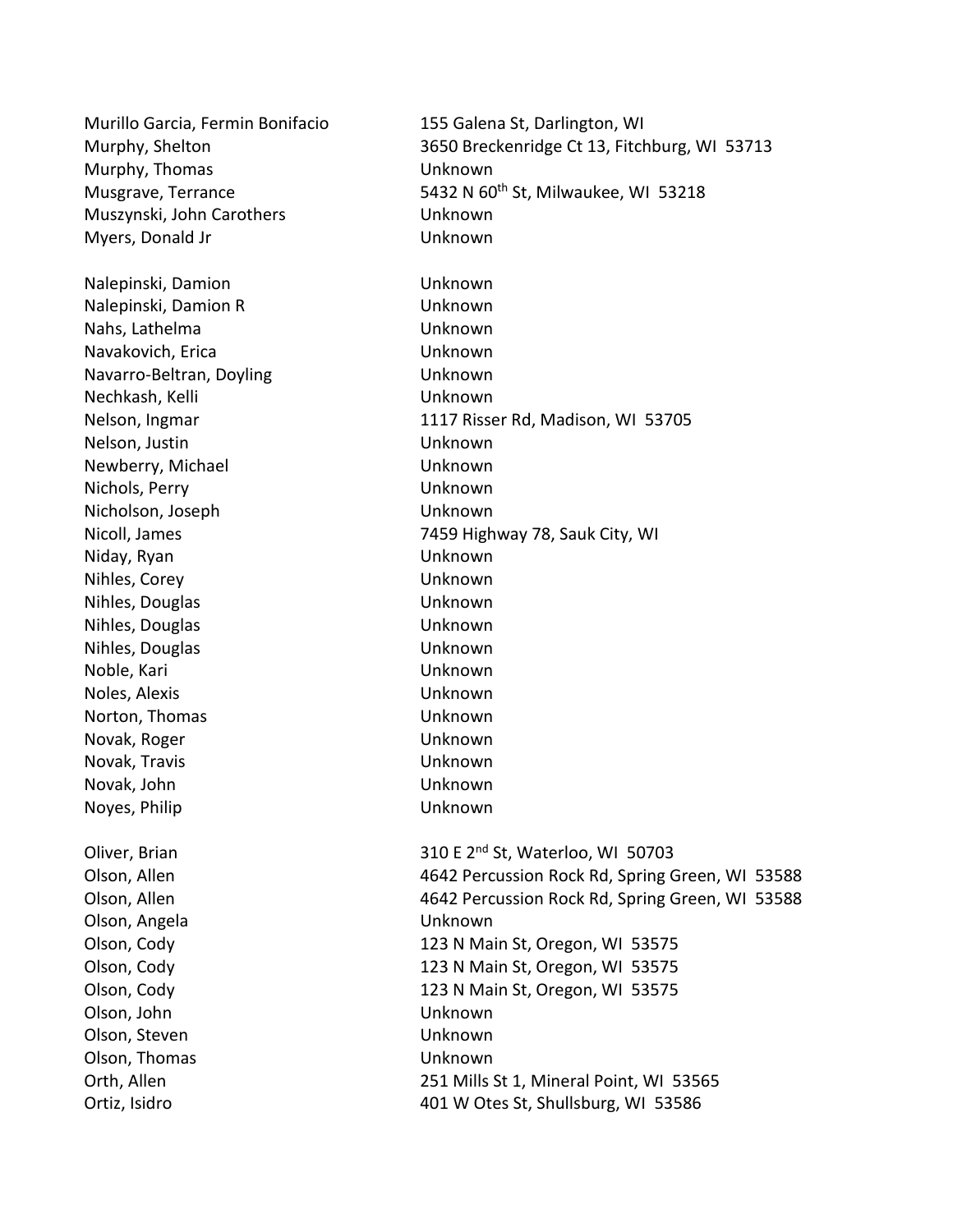Osthoff, Ronald 207 W Parry Sunnyside, Dodgeville, WI 53713 Ott, David Contract Contract Contract Contract Contract Contract Contract Contract Contract Contract Contract Contract Contract Contract Contract Contract Contract Contract Contract Contract Contract Contract Contract Cont Otte, Joseph 601 West St, Rewey, WI 53580 Palmer, Wilmar 2130 N Coon Island Rd, Evansville, WI 53536 Panice, Brock R 131 N Wisconsin Ave #3, Muscoda, WI Panure, Tony **National Contract Contract Contract Contract Contract Contract Contract Contract Contract Contract Contract Contract Contract Contract Contract Contract Contract Contract Contract Contract Contract Contract C** Parker, Keith Unknown Parmer, James **National Accord Contract Contract Contract Contract Contract Contract Contract Contract Contract Contract Contract Contract Contract Contract Contract Contract Contract Contract Contract Contract Contract Co** Passport Agency Expedite PO Box 13546, Philadelphia, PA Passport Agency **PO Box 90112, Philadelphia, PA** Pauley, Hunter **628 Contract Contract Contract Contract Contract Contract Contract Contract Contract Contract Contract Contract Contract Contract Contract Contract Contract Contract Contract Contract Contract Contract Cont** Pearce, Dinah Unknown Perez-Rincon, Guadiel H 2202 Luann Lane Apt 207, Madison, WI Perrin, Casey Unknown Persinger, Cody Unknown Persinger, Cody Unknown Petersen, Timothy **Example 20 Inches** Unknown Peterson, Anthony Channel Channel Unknown Peterson, Lucas L<br>
Unknown Peterson, Randahl View Unknown Peterson, Randall L<br>
Unknown Pfeifer, Kyle **Unknown** Phillips, Jayson 1545 Jeffery Rd, Monroe, WI 53566 Pickett, Susan **Unknown** Pickett, Susan Unknown Pinkston, Randy 100 M 34<sup>th</sup> Street 3, Milwaukee, WI 53208 Pletzer, Ryan Unknown Polaksi, John Unknown Polhans, Lenard Unknown Polkinghorn, Cheryl **Example 2018** Unknown Polkinghorn, Christopher 703 Willow St, Arena, Wi 53503 Polkinghorn, Dale **Unknown** Pope, Antonio Unknown Porfirio-Samano, Javier **National Americano Control** Unknown Porteous, Julie Unknown Porter, Andre Viernamen und Unknown Powers, Franklin Nowell Books and Unknown Price, Jason Unknown Procter, Elizabeth Unknown Quechol Perez, Alejandro 65 Sunfish Ct Apt 5, Madison, WI

Rabine, Chase Unknown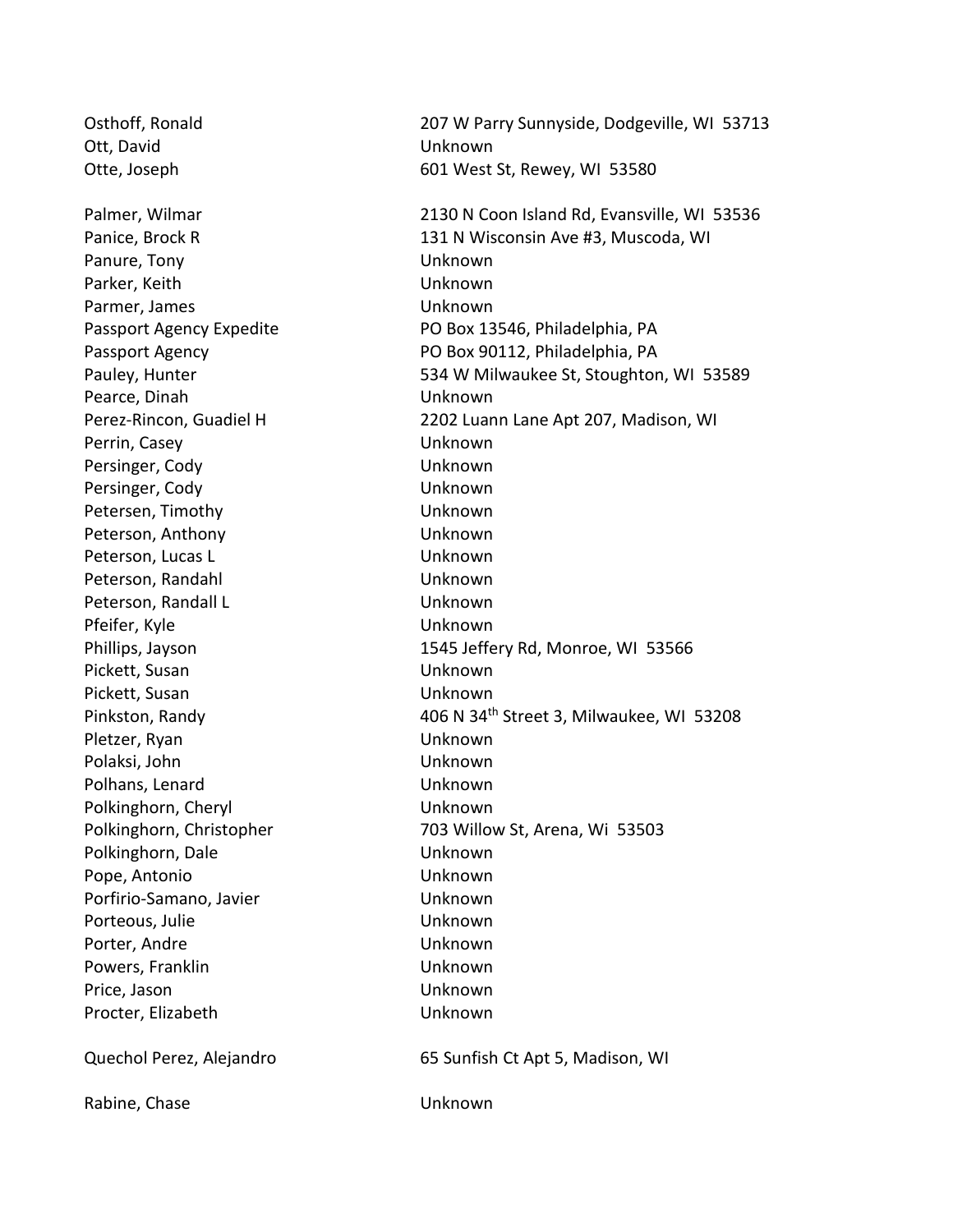Radke, Casey **National Execution Contract Contract Contract Contract Contract Contract Contract Contract Contract Contract Contract Contract Contract Contract Contract Contract Contract Contract Contract Contract Contract** Radke, Casey Unknown Radke, Dustin Unknown Radke, Dustin Unknown Radke, Dustin Unknown Radke, Dustin Unknown Radke, Dustin **National Contract Contract Contract Contract Contract Contract Contract Contract Contract Contract Contract Contract Contract Contract Contract Contract Contract Contract Contract Contract Contract Contract** Radunz, Peter **National Accord Patients** Unknown Ramirez, Abel **Namirez**, Abel **Unknown** Ramirez, Rudy Millan **Namirez**, Rudy Millan Ramsey, Aaron Namsey, Aaron Namsey, Aaron Namsey, Aaron Namsey, 2012 Rasmussen, Travis Van Museum Unknown Rasmussen, Travis Victorian Muslim Unknown Ray, Keith Unknown Ree, Randy E and the Unknown Reeck, Mark Channel Channel Channel Unknown Reeson, Reginald Unknown Reyes-Flores, Jose **New Strategies** Unknown Reynolds, Angelo Unknown Reynolds, Dajuan Unknown Reynolds, Dajuan D Unknown Reynolds, Dajuan Unknown Reynolds, Linda Unknown Reynolds, Steven **National Contract Contract Contract Contract Contract Contract Contract Contract Contract Contract Contract Contract Contract Contract Contract Contract Contract Contract Contract Contract Contract Contra** Reynolds, Steven **National Communist Communist Communist Communist Communist Communist Communist Communist Communist Communist Communist Communist Communist Communist Communist Communist Communist Communist Communist Commu** Rhoades, Dustin Unknown Rich, Christina Unknown Rideout, Matthew Unknown Rideout, Todd Unknown Riechers, Brandon Unknown Riemenapp, Kalvin View Charles Unknown Riemenapp, Kevin Victorian Controller Unknown Riemenapp, Sean Unknown Riley, Charles **Exercise Exercise Exercise Contract Contract Contract Contract Contract Contract Contract Contract Contract Contract Contract Contract Contract Contract Contract Contract Contract Contract Contract Contract** Riley, Charles O **Unknown** Riley, Michael Unknown

Rand, Doc **N6843 Triple T Rd, Mount Calvary, WI 53057** Randolph, Craig N6674 Kulow Rd, Elkhorn, WI 53121 Ravindran, Elizabeth Ella 5111 Mounds Park Rd Blue Mounds, WI 53517 Ray, Eric 2900 New Pinery Rd, Portage, WI 53901 Riley, Shayne 315 E Dodgeville St, Highland, WI 53543 Riley, Shayne 315 E Dodgeville St, Highland, WI 53543 Riley, Shayne 315 E Dodgeville St, Highland, WI 53543 Riley, Shayne 315 E Dodgeville St, Highland, WI 53543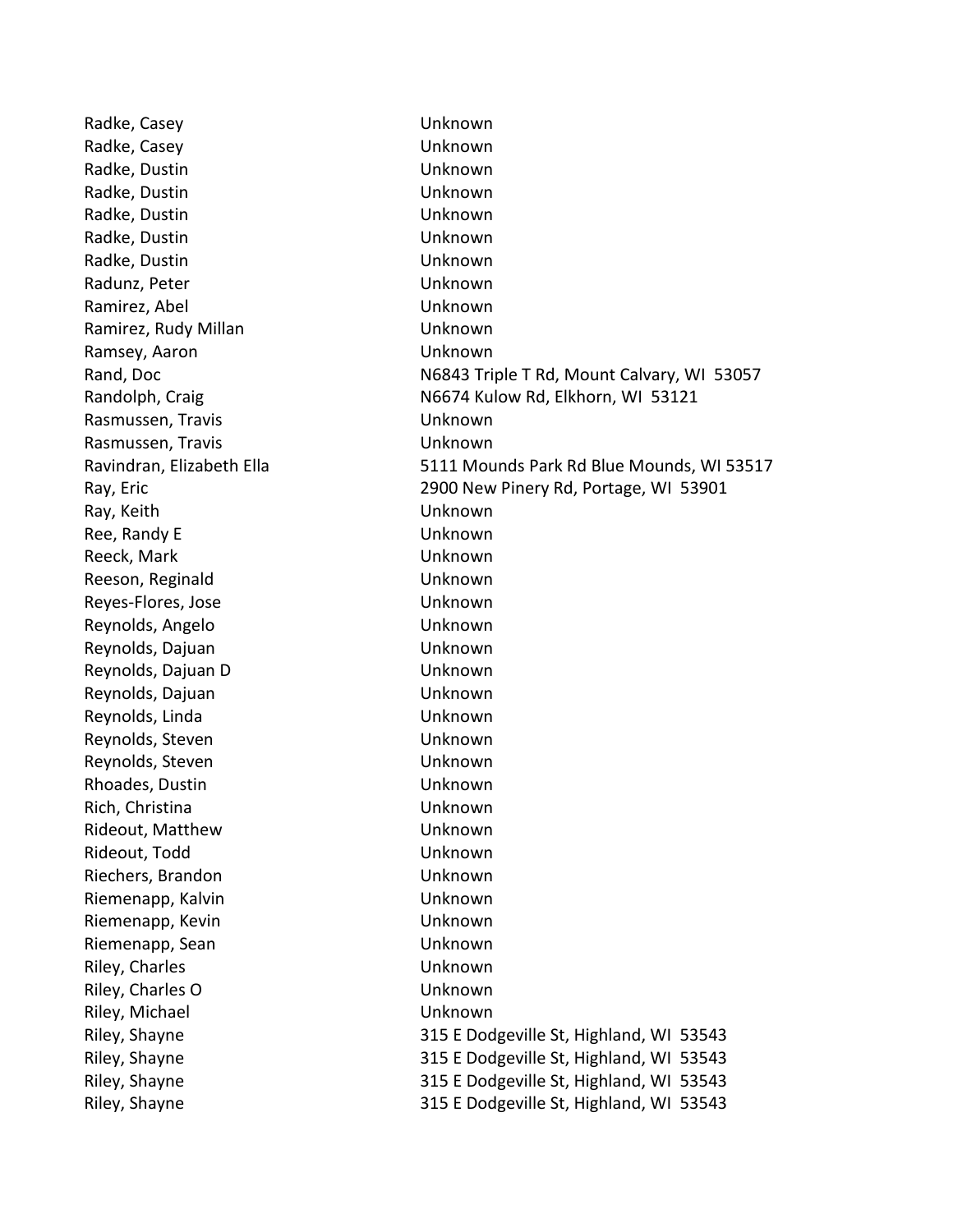Rindy, Charles **Example 20** Unknown Rios Mendoza, Rogelio Ruben Unknown Robb, Mark Unknown Robbins, Ryan Unknown Roberts, Jimmie Viernamens unknown Rochon, Bryon Unknown Rochon, Bryon Unknown Roelli, Casey Unknown Rogers, Chad Unknown Rood, Catherine **No. 1988** Unknown Rose, Glenn **National Contract Contract Contract Contract Contract Contract Contract Contract Contract Contract Contract Contract Contract Contract Contract Contract Contract Contract Contract Contract Contract Contract Co** Rose, Lawrence **Unknown** Rose, Walter National Contract Contract Contract Unknown Rowe, Joshua **National Communist Except Communist Communist Communist Communist Communist Communist Communist Communist Communist Communist Communist Communist Communist Communist Communist Communist Communist Communist Co** Ruegsegger, Randy R Unknown Ruggles, Jarrod Unknown Rule, Joyel Unknown Rundell, Jessy Unknown Rundell, Ryan Unknown Rundle, Joseph Unknown Rundle, Joseph Unknown Rundle, Ronald Unknown Rux, Travis Unknown Sager, Charles **Exercise Exercise Contract Charles** Unknown Salerno, Nicholas **Unknown** Salvadori, Megan National American Unknown Sandberg, Bradley Contract Contract Contract Unknown Sanderson, Crystal E 2613 McDivitti St, Madison, WI Sardeson, Lindsey **Example 20** Unknown Schaaf, Douglas Unknown Schaefer, Kimberly **Example 2018** Unknown Schaefer, Wesley North Changes Unknown Schaefer, Wesley News, 2008, 2008, 2012 Schauer, Elizabelth Unknown Schauf, Mark Chause Unknown

Riley, Shayne 315 E Dodgeville St, Highland, WI 53543 Riley, Shayne 315 E Dodgeville St, Highland, WI 53543 Riley, Shayne 315 E Dodgeville St, Highland, WI 53543 Risler, Austin 110 W Clarence St, Dodgeville, WI 53533 Roger, Susan **6859 Willison Rd, Arena, WI 53503** Roling, Steven 400 Walnut St, Boscobel, WI 53805 Roling, Steven 400 Walnut St, Boscobel, WI 53805 Rook, Laura A 2444 W Sunnyside #2, Chicago, IL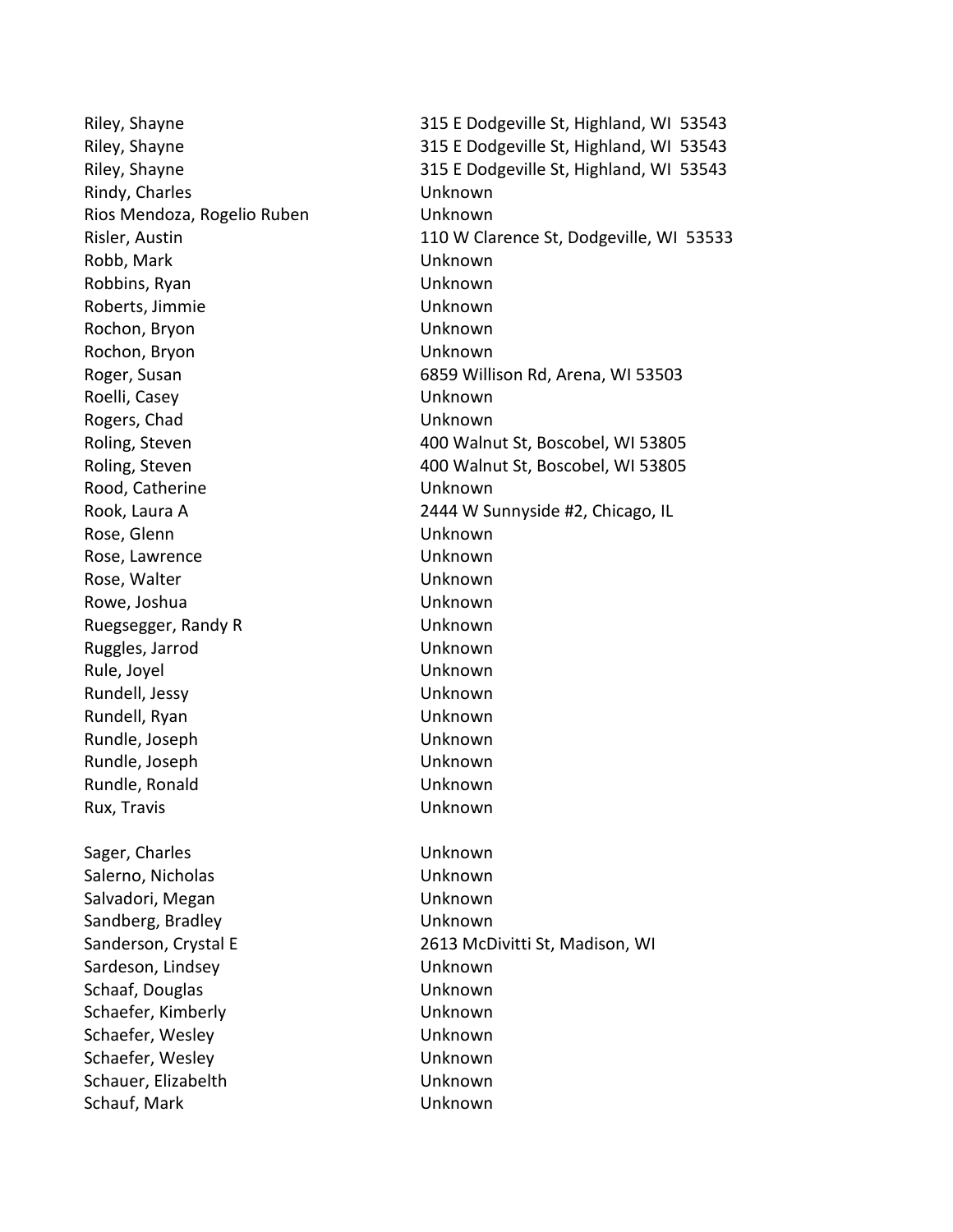Scheidegger, Beverly **Example 20 Finally Control** Unknown Scheidegger, Thomas **Unknown** Scheidegger, Thomas **Unknown** Scheidegger, Thomas Unknown Schmitt, Dawn Unknown Schmitt, William T S16W32672 Luterbach Ct, Delafield, WI 53018 Schmitz, Mark **National Communisties** Unknown Schneider, Luke Unknown Schoeler, William A Unknown Schroeder, Peter National Communication of Unknown Schultz, Iceline Channel Channel Unknown Schumacher, Jonathan Unknown Schumacher, Jonathan Unknown Schweigert, Mathew **Unknown** Schwenn, Amber E View Unknown Scott, Christopher **Unknown** Scullion, Jesse Unknown Segura, Frank Unknown Sellnow, Justin **National Communist Communist Communist Communist Communist Communist Communist Communist Communist Communist Communist Communist Communist Communist Communist Communist Communist Communist Communist Commun** Shackelford, Bobby **Unknown** Shackelford, Bobby L **Unknown** Shackelford, Bobby L<br>
Unknown Shackelford, Tony **Unknown** Shackelford, Tyler 425 Maple Ave, Hartford, WI 53027 Shackelford, Tyler 425 Maple Ave, Hartford, WI 53027 Shaheen, Peter National Assemblance Unknown Shannon, Rebecca Unknown Shaw, Deontae **Unknown** Shaw, Timothy **Example 20** Unknown Shearer, Brandon 120 Douglas Sr, Batavia, OH 45103 Shemakk Justin Unknown Sherman, Trent Unknown Sherman, Trent View Contract Unknown Sheskey, Ryan Unknown Sheskey, Ryan Unknown Shiftlett, Lawrence Unknown Short, Lucas M Unknown Siebecker, Karl National Communication of Unknown Simon, Markell **Example 2018** Unknown Simunich, Becky U View Unknown Siravo, Gregory S<br>
Unknown Skaife, Cory Unknown Skudlarek, Keith Unknown Slack, Christopher J View Unknown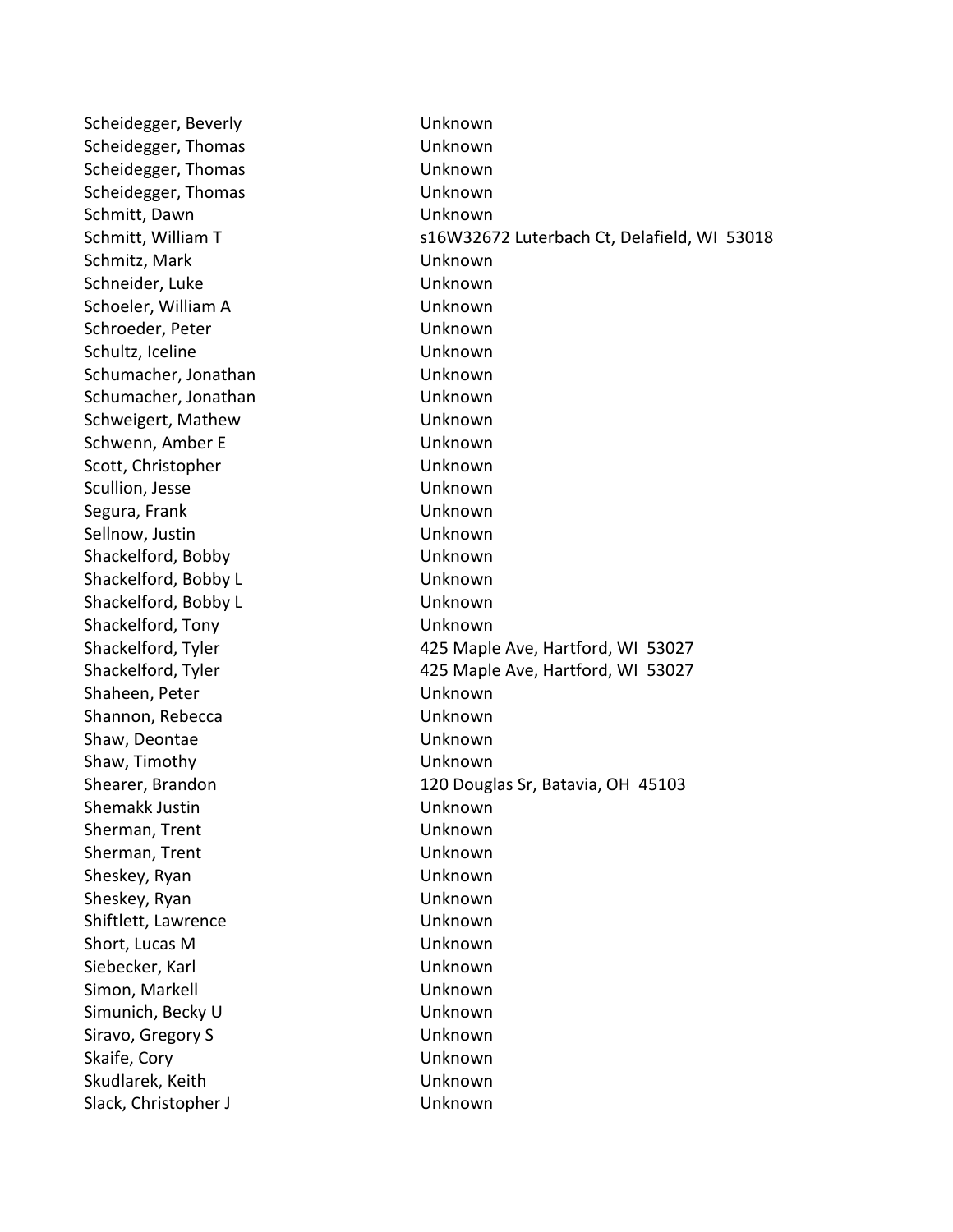Slavin, Kylie Unknown Smith, Matthew **Unknown** Smith, Ricky Unknown Smithson, David Channel Channel Unknown Soderstrom, Cody **Unknown** Spranger, Gale Unknown Sprager, Gale **Unknown** Spargrove, Jacob Unknown Spears, Ernest G Unknown Spink, Carol Unknown Spink, Carol Unknown Spink, Terry Unknown Sporle, Stephen Unknown Springer, Aaron Unknown Sprurley, Renee Unknown Stafford, Robert **Unknown** Stangel, Michael F View Contract Contract Unknown Starr, Timothy Unknown Stayton, Tabatha Unknown Stelpflug, David J Unknown Stewart, Mark **Nark Communist Communist Communist Communist Communist Communist Communist Communist Communist Communist Communist Communist Communist Communist Communist Communist Communist Communist Communist Communist Co** Stilp, John Unknown Stocks, Andrew Unknown Stocks, Jarrod Unknown Strait, Andy Unknown Straub, Dale Unknown Strauss, Alan Unknown Strickfaden, Kurtis Unknown Sturdevant, Jason Unknown Sturdevant, Jason **Unknown** Sturz, Randall R Unknown Sugden, Andrew Unknown Sugden, Andrew Unknown Swanson, Bruce Unknown Sweeney, Wiliam National Control of Unknown Swenson, Donald Unknown Swenson, Donald Unknown Swenson, John Unknown

Smith, Trinity 2822 Jackson St, Dubuque, IA 52001 Spanbauer, Karri 1980 1991 1992 11: 431 1<sup>st</sup> Ave S, WI Rapids, WI 55449 Speck, Cammilia 1211 South St, Madison, WI 53715 Stephenson, Aaron 2001 North Port Dr 13, Madison, WI 53704 Stocks, Haleigh 1242 Dodgeville St, Highland, WI 54543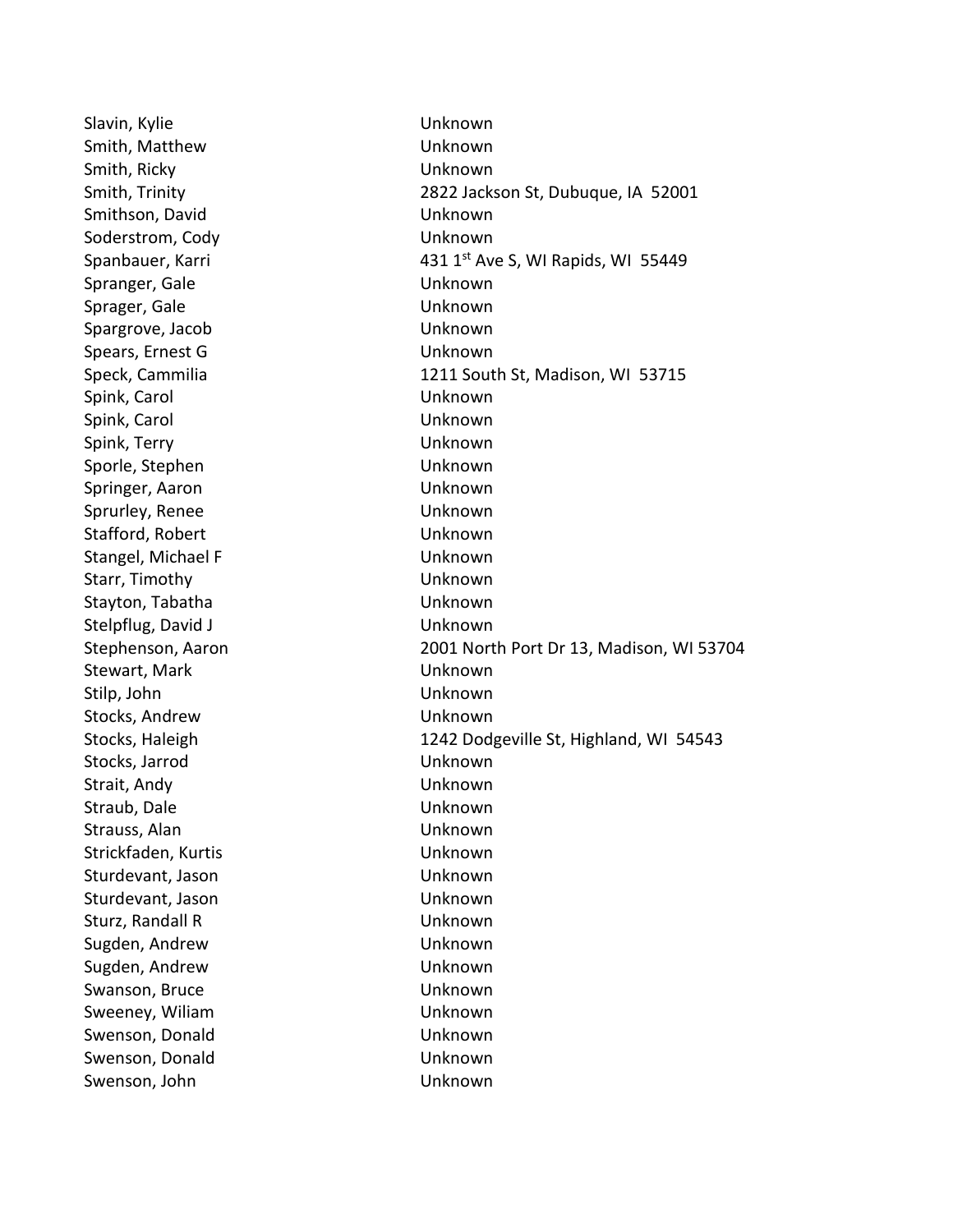Templeton, Joseph Unknown Tennant, Kevin Victorian Controller under Unknown Tennant, Travis Unknown Tennant, Travis Unknown Thao, Long Unknown Thomas, Anthony Unknown Thomas, Anthony Unknown Thomas, Dana Unknown Thomas, Joshua Unknown Thomas, Linda Unknown Thompson, Ann Unknown Thompson, Jonathan Unknown Thorgerson, Johnathan Michel 319 N Turner Ave, Viola, WI Timmerman, Roger North Communication Unknown Timmerman, Thomas T Unknown Tracy, Crystal Unknown Trebus, Mark D Unknown Tulen, Joshua Unknown Tuttle, Dennis Unknown Ubersox, Daniel Unknown Uhl, Cragi Unknown Urfer, Rhonda Unknown US Dept of State Unknown Van Epps, Kelly **Van Epps, Kelly** Van Woelderen, Troy Unknown Vandenberg, Carl Vandenberg, Carl Vandenberg, Carl Vandenberg, Carl Vandenberg, Carl Vandenberg, Carl Vandenberg, C Vanscoy, Samantha Unknown Vargas, Gregorio Unknown Victory, Steven Unknown Vinje, Jared Unknown Volden, Joshua Unknown

Taylor, Theodore 5760 Highland Way 202, Middleton, WI 53562 Thayer, Robert F Jr 608 E Main St, Avoca, WI 53506 Thill, Rachel 3829 County Road K, Barnevled,WI 53507 Thorson, Ryan 101 Dougherty Ct, Ridgeway, WI 53582 Toay, Robert 2293 Washington St, Dubuque, IA 52001 Triem, Brandon 114 E North St 114, Dodgeville, WI 53533 Upton, Kathy M350 S9885 Sptrague Rd, Eagle, WI 53119 Vanscow, Samantha J 506 Jamie Street #2, Dodgeville, WI 53533 Von Behren, Austin 320 E Pearl St, Lone Rock, WI 53540 Vonbehren, Cody Unknown Vinbehren, Phillip Vinbehren, Phillip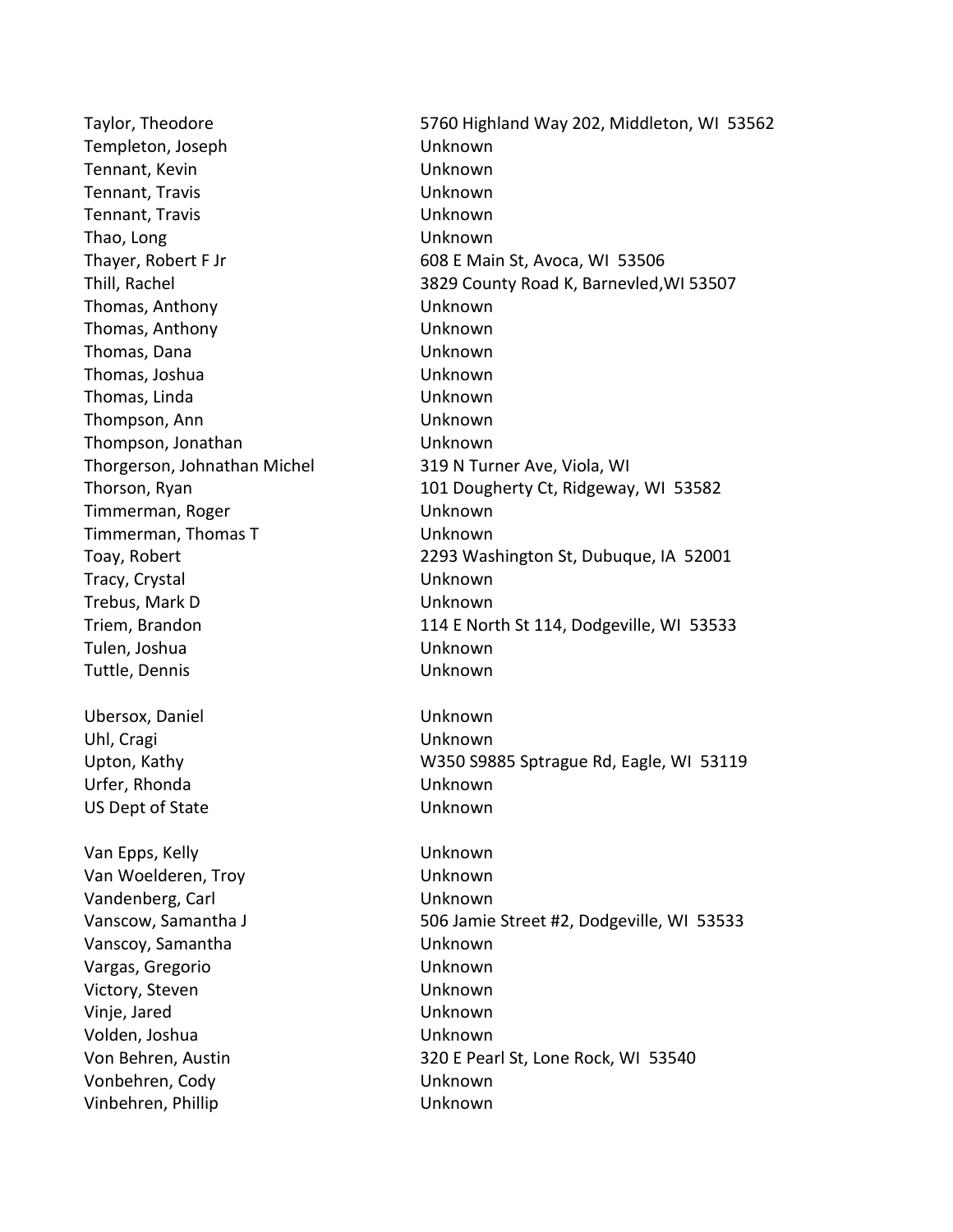Vondra, Eric Unknown Vork, Lisa L 30972 Cty Rd XX Lot 215, Platteville, WI 53818 Vosberg, Jeremy Unknown Wade, Anne Unknown Waggoner, Richard E **Waggoner**, Richard E Wagner, Gary **Wagner**, Gary **Unknown** Wahlen, Tyson Unknown Wahlen, Tyson Unknown Walker, Brice **Walker, Brice Unknown** Walker, Tyree A and Unknown Wallace, Marion 602 High St, Arena, WI 53503 Wallace, Theodore **Wallace**, Theodore **Unknown** Wallenkamp, Jason Unknown Walmart Unknown Walstead, Odie J Van Electric Unknown Walton, Rachael **Walton, Rachael** Washburn, Andrew Unknown Washburn, Jacob Unknown Washburn, Jacob Unknown Washburn, Joshua **Washburn, Joshua** Unknown Washburn, Joshua **Washburn, Joshua** Watkins, James T View World Unknown Wawzyniakowksi, Terri Vanknown Weaver, Derek **Weaver, Derek Weaver, Derek Kanada Kara** Weaver, Jason **Weaver, Jason** Unknown Weier, Shaun National Library Controller Unknown Weiland, Jason **111 South Ohio Street, Muscoda, WI 53573** Welborn, Keri Naman Keri Unknown Welborn, Laura 213 N Union St. Lower, Dodgeville, WI 53533 Wells, Ryan Unknown Welsh, Martin Unknown Westlund, Tara **Westlund, Tara** Unknown Whitcher, Jodi Unknown White, Jack **Unknown** White, Joseph Unknown Whitford, Rodney **Whitford, Rodney** Wicks, Kyle **Wicks**, Kyle Unknown Wiesen, Glen National Communication of Unknown Wiest, James **Wiest, James Unknown** Wiest, James **Wiest, James** Unknown Wiest, James **Wiest, James** Unknown Wiest, Michael **Wiest**, Michael **Unknown** Wiest, Michael **Wiest**, Michael **Unknown**